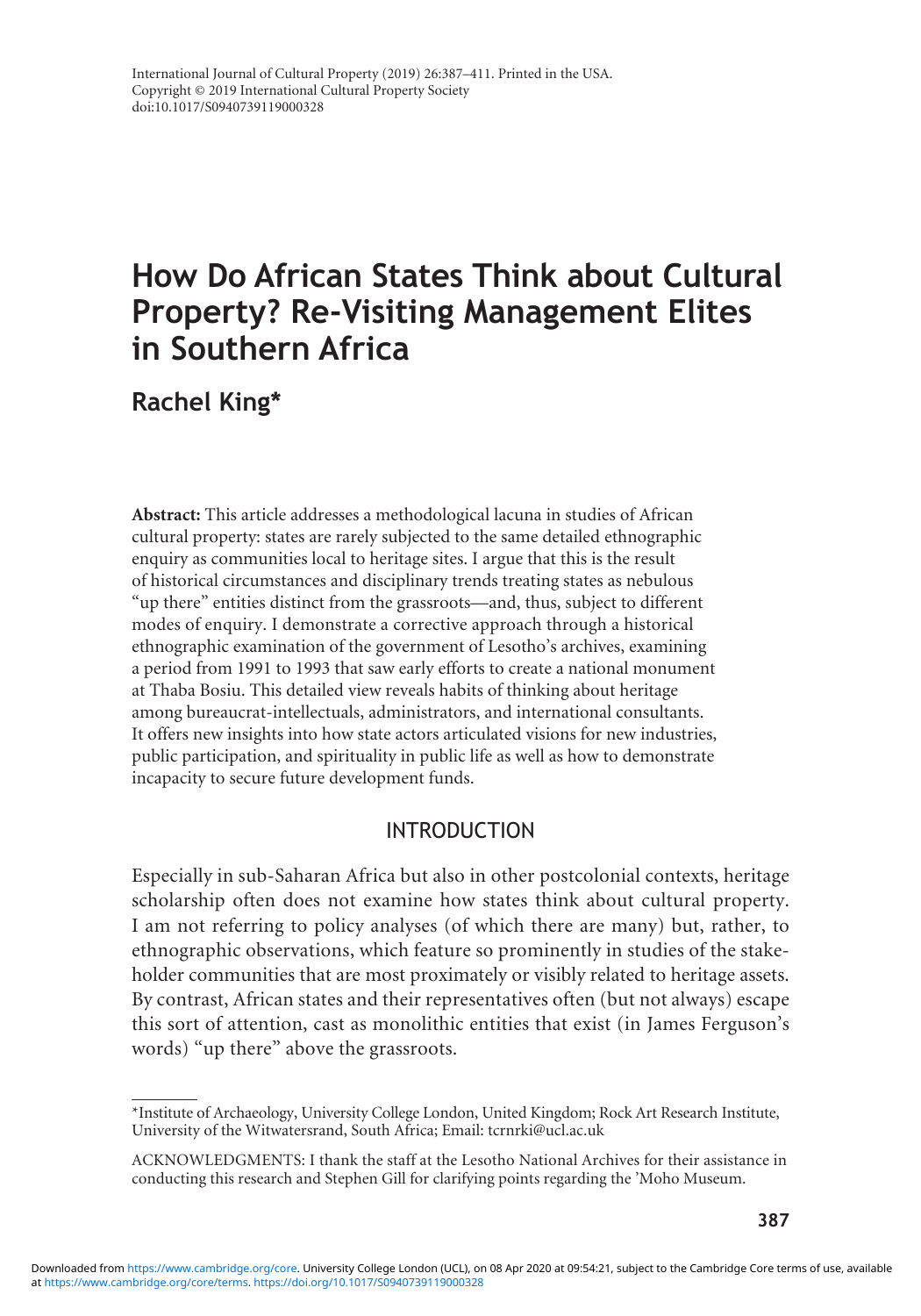There are, of course, historical reasons for this situation, which can only be surveyed broadly here. Defining the state in Africa is fundamentally complicated by the ways in which political and sociocultural borders typically tracked the agendas of imperialist powers rather than emic ideas of nationhood and identity. The states that eventually emerged from the 1950s following decolonization had "the trappings of 'sovereignty,"" but their instruments for administering their new territories while also forging autonomous links with the outside world were burdened or weakened by colonial legacies.<sup>1</sup> Ultimately, the imposition of structural adjustment programs on African states in the late twentieth century resulted in government functions being outsourced to new forms of (putative) civil society, producing states that were directed to do things other than govern.2

Many post-independence states (the subjects of this article) were inheritors of legislation and management frameworks that excluded the voices of communities local to heritage sites—frameworks that were often not extensively revised under successive governmental administrations. While African heritage places may be distinct from Western ones because people have often dwelt in them for generations,<sup>3</sup> Webber Ndoro has described a widespread "official failure" to recognize that this dwelling constituted a form of management.<sup>4</sup> Some governments (for example, Botswana and South Africa) have taken steps to include public participation in their revised management policies, but, in the aggregate, heritage practitioners in Africa describe the emergence of a "heritage management elite whose values are rather different from the population at large."5 This elite is further buttressed by international heritage conservation conventions and frameworks (for example, the Venice Charter and the World Heritage Convention) that view management as a top-down effort, although this trend may be abating.<sup>6</sup>

The emphasis in current heritage studies on local participation and indigenous knowledge, then, appears both logical and necessary. Logical because communities with a long history of occupying heritage places have always known how to manage them. Necessary because of the critical literature illustrating the violence (socioeconomic and epistemic) that is done when indigenous knowledge is suppressed by management elites and their policies. States, though, are rendered as non-communities; they are not seen as creators of indigenous knowledge about managing cultural properties. Neoliberalized states, in particular, appear so overburdened with management apparatuses, not to mention a heavily enriched

<sup>&</sup>lt;sup>1</sup>Cooper 2002, 5.

<sup>2</sup>Ferguson 2006, 38.

<sup>3</sup>Keitumetse, Matlapeng, and Monamo 2007.

<sup>4</sup>Ndoro 2003, 81.

<sup>5</sup>Ndoro and Pwiti 2004, 155.

<sup>6</sup>Jopela 2017, 3. International Charter for the Conservation and Restoration of Monuments and Sites, 31 May 1964, [http://icomos.org/charters/venice\\_e.pdf](http://icomos.org/charters/venice_e.pdf) (accessed 5 August 2019); Convention Concerning the Protection of the World Cultural and Natural Heritage, 23 November 1972, 1037 UNTS 151.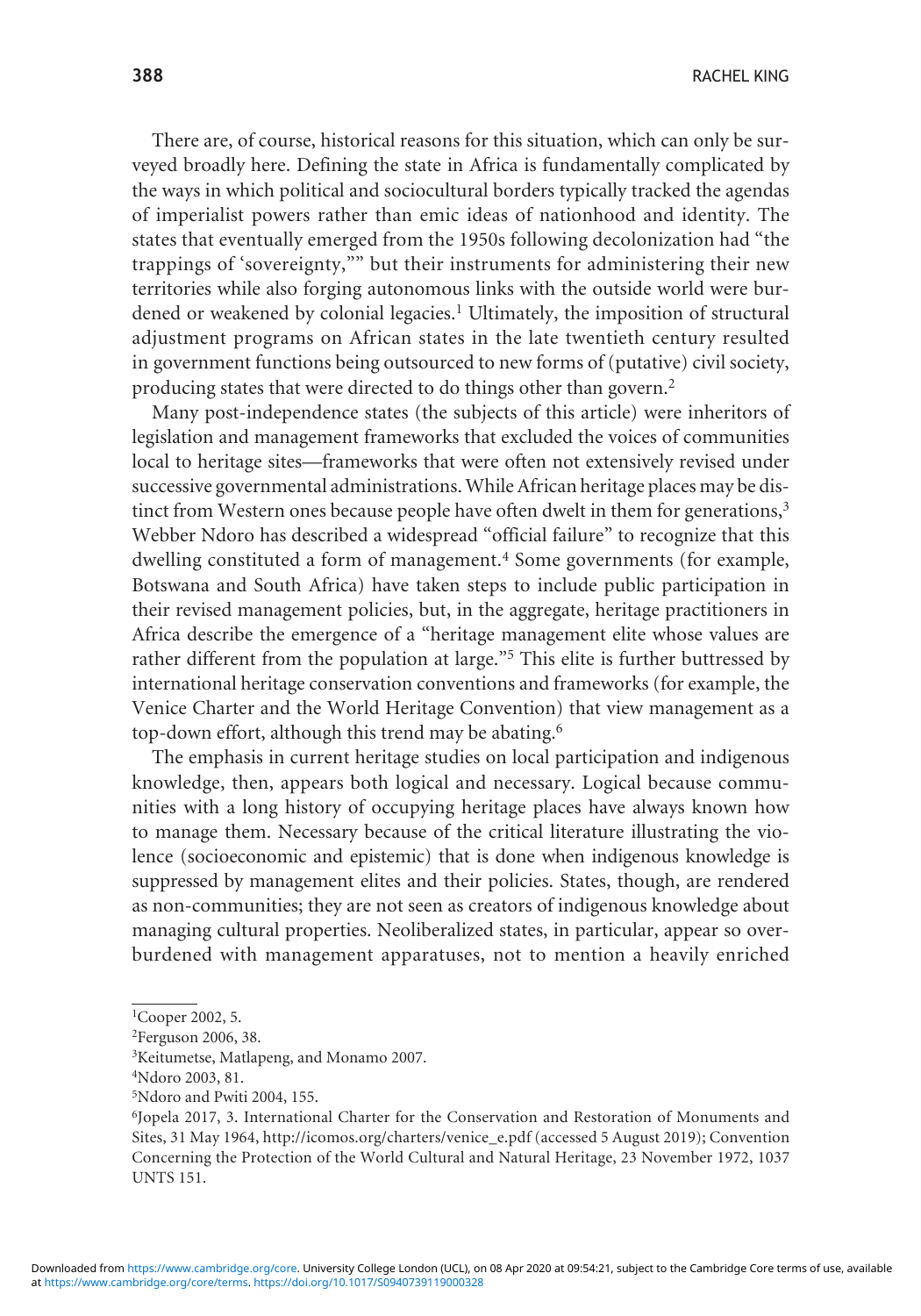bureaucratic bourgeoisie, that they struggle to take local (often rural) perspectives seriously. This view is reaffirmed by the trend in anthropological heritage studies to privilege a focus on the local—with all of its textures and heterogeneity—over the national. In existing heritage literature (especially pertaining to Africa, as detailed below), elites are typically drawn in contrast to local communities, implying that once a person or group enters into an arrangement with state, parastatal, or transnational bureaucracy they become more elite than local or cease being local altogether. Conversely, attention to national or governmental histories of heritage management has often been the remit of historians, who examine museums or commodified forms of heritage to consider how these manifested the power and vision of various political constituencies.7

In this article, I propose something different, aligned to the position that "states may be better viewed not in opposition to society but as bundles of social practices that are every bit as local in their social situatedness as any other."8 I argue that governing entities can be places where we see indigenous knowledge and epistemologies about cultural property articulated and negotiated. I want to explore where we can gain greater insight into how state expertise and authority over heritage was constituted—and forced to justify itself—by going deeper into the inner workings of state bodies and individual actors. Lynn Meskell's recent work has underscored how bureaucracies and individual aspirations impact heritage knowledge and policy;9 this is true both for international bodies like the United Nations Educational, Scientific and Cultural Organization (UNESCO) and for national institutions.

Of course, government elites have the power to create agendas that actively antagonize other heritage stakeholders; I do not propose an equivalency between state actors and communities local to heritage places. I argue (in line with anthropologies of governance) that the "up there" power of heritage management elites in government is not something taken for granted; it must be performed. I am especially interested in where this constitution of authority is non-discursive—where it occurs primarily within governing institutions rather than in the public sphere.

I demonstrate these points through a historical ethnographic exploration of the government of Lesotho's attempts to craft a management strategy for one heritage site from 1991 to 1993: the national monument and past home of the nation's progenitor Moshoeshoe I at Thaba Bosiu (Figure 1). Drawing on government archives, I describe how a core group of bureaucrat-intellectuals, administrators, and international consultants—the elites that I consider—debated how to create a new heritage tourism industry around Basotho values, the role of community consultation in site management, and how to demonstrate incapacity to international funders. My discussion illustrates a need to relate histories of heritage

<sup>7</sup>Peterson 2015.

<sup>8</sup>Ferguson 2006, 99.

<sup>9</sup>Meskell 2018.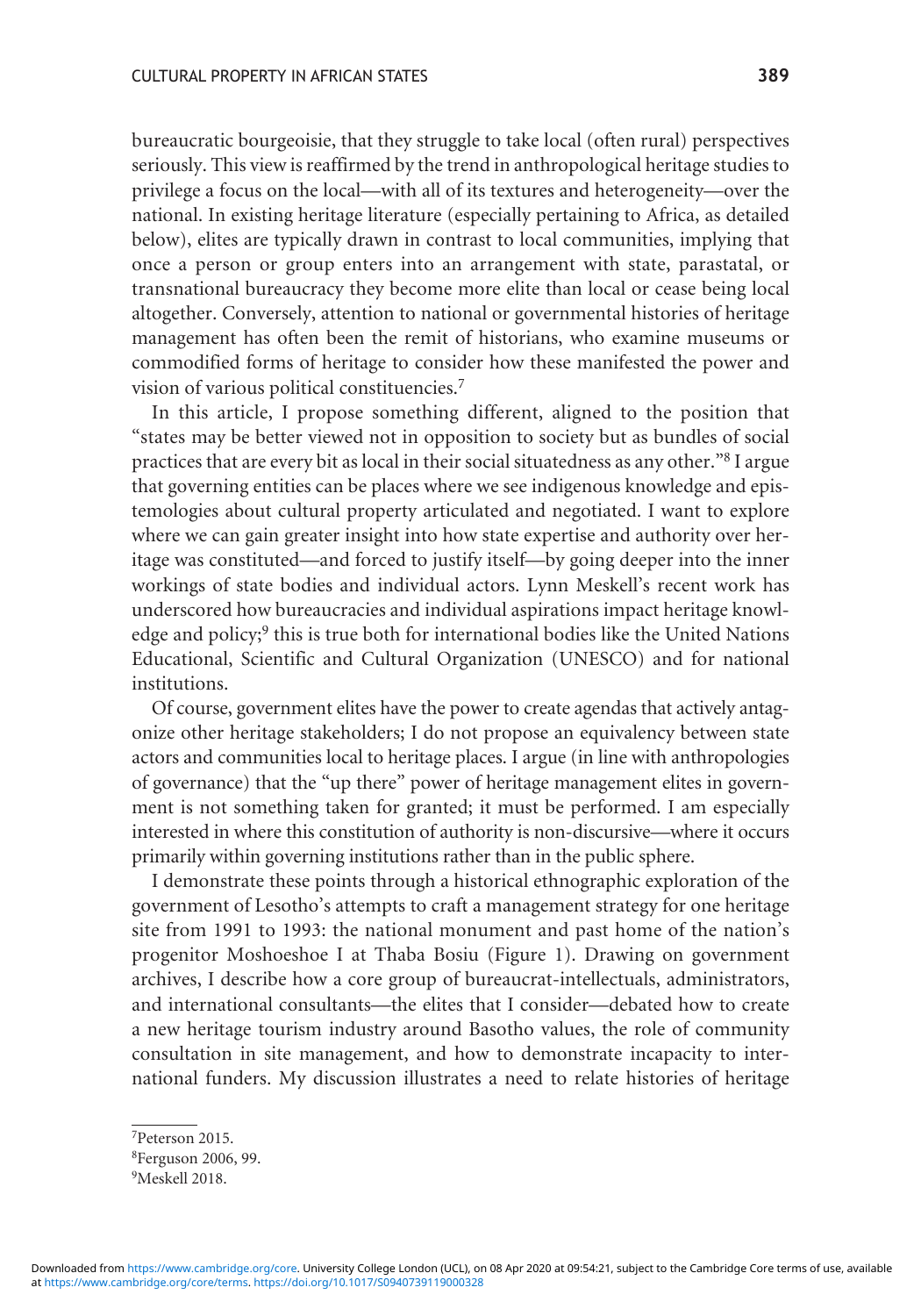

**Figure 1.** Locator map showing Thaba Bosiu. Map created using ArcGIS® software by Esri (ArcGIS® and ArcMap™ are the intellectual property of Esri and are used herein under license; Copyright © Esri. All rights reserved).

management to histories of governance and international development, while following how logics of heritage emerged over time and within the cultures of governing institutions.10

Accessing state archives is not always possible and critiquing state activities carries risks for scholars, with different stakes for local and foreign researchers; my approach is not universally available. Where possible, though, we should take the opportunity to reflect on where a focus on extra-state entities and the grassroots is a product of the same neoliberalisms that we critique in our scholarship.<sup>11</sup> We should ask, in other words, how has heritage scholarship helped to imagine states as non-communities?

<sup>10</sup>Cf. Jopela 2017.

<sup>11</sup>Cf. Chalfin 2010, 4.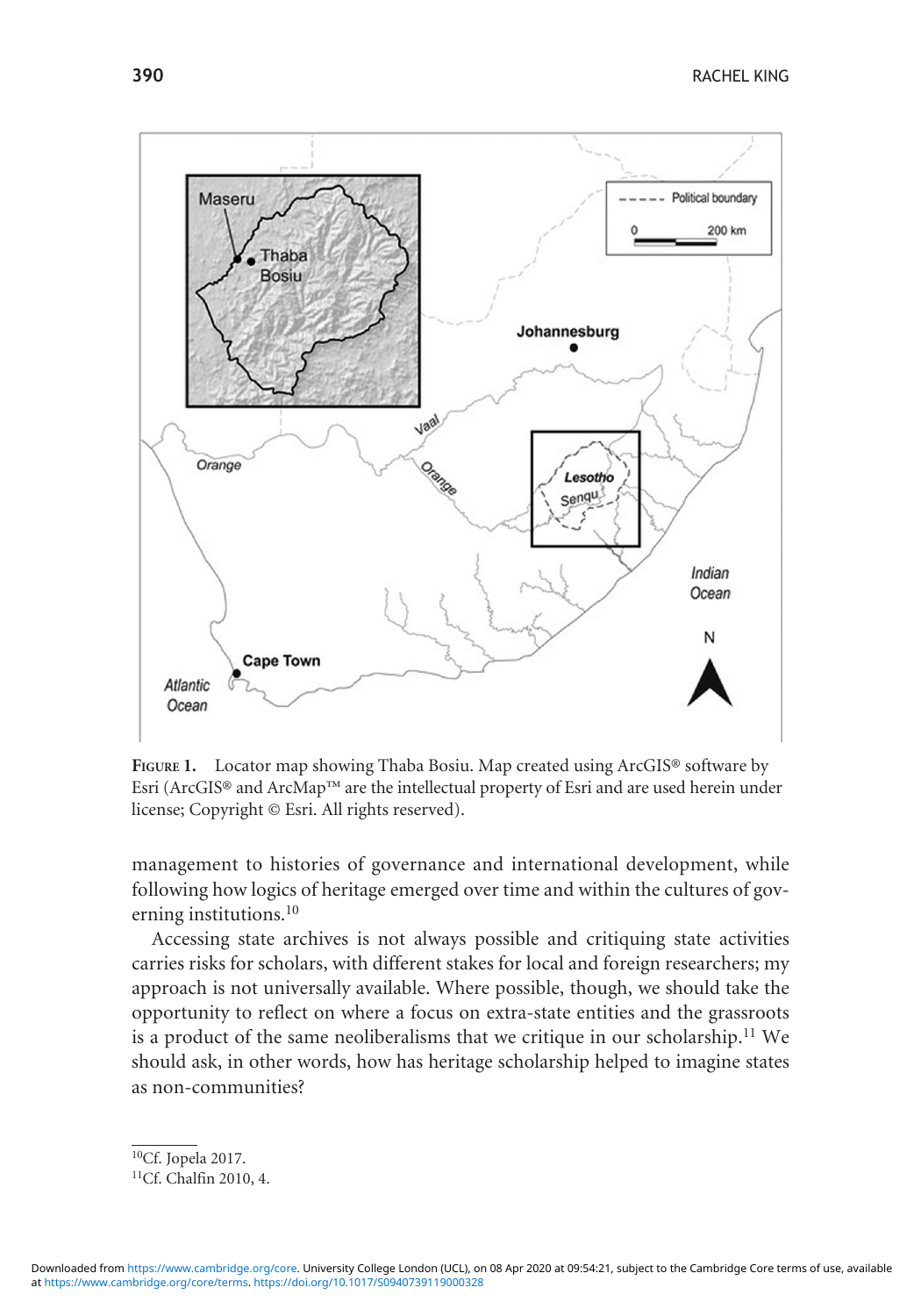#### STATES AS NON-COMMUNITIES

It is useful to begin by examining the ways in which our conception of how African states make knowledge about heritage is constrained by a suite of historical circumstances and politico-economic policies, and by our own methodological inclinations. In much of sub-Saharan Africa, heritage management did not start with colonizers, but many institutionalized mechanisms are colonial inheritances. Ndoro argues that the devolution of heritage management authority to governments and associated institutions is itself a colonial artifact.<sup>12</sup> Although communities living at or near heritage places may have been custodians of these sites for generations (and possessed elites of their own), where colonial heritage legislation existed, this entrusted museums, universities, and governments with a "mandate to preserve and present" heritage.13 In settler colonial contexts like Kenya, South Africa, and Rhodesia (Zimbabwe), heritage management became the preserve of a class of mercantilists and bureaucrats—for instance, managing Great Zimbabwe was the specific province of purpose-built bodies in Rhodesia from 1902.14 Heritage sites became government property, associated with a constellation of laws aimed at suppressing African cultural activity.15

Once they were independent, some states (for example, Chad, Malawi, Lesotho, Angola) adopted new heritage legislation, while, in most cases, colonial laws were updated but allowed to persist.16 New governments intent on consolidating authority invested heavily in monumental heritage, adapting architectural styles from the West and from socialist states like North Korea, the latter constituting an element of Cold War diplomacy.17 However, the socialism that marked many African states' transition from liberation struggle to independence did not lead to the inclusion of local communities in heritage management.<sup>18</sup> Instead, the general trend was that management authority remained "up there," vested in a new cadre of bureaucratic heritage elites that was contoured to the politics of the postindependence era. Cultural property significant to smaller, more local constituencies was minimized or disregarded in the face of monumental landscapes and efforts to build new national identities.

Ndoro and Gilbert Pwiti suggest a straight line from colonial infrastructure to the post-independence influence of UNESCO's 1972 World Heritage Convention in Africa:19 the incomplete dismantling of earlier legislative frameworks and the Convention's promulgation of top-down, government-led management allowed

<sup>12</sup>Ndoro 2003, 81.

<sup>13</sup>Ndoro and Pwiti 2004, 156.

<sup>14</sup>Chirikure, Ndoro, and Deacon 2018.

<sup>15</sup>Ndoro and Pwiti 2004, 156–57.

<sup>16</sup>Jopela 2017, 136–37.

<sup>17</sup>Jopela 2017, 112–13, 123.

<sup>18</sup>Chirikure et al. 2018.

<sup>19</sup>Ndoro and Pwiti 2004, 155.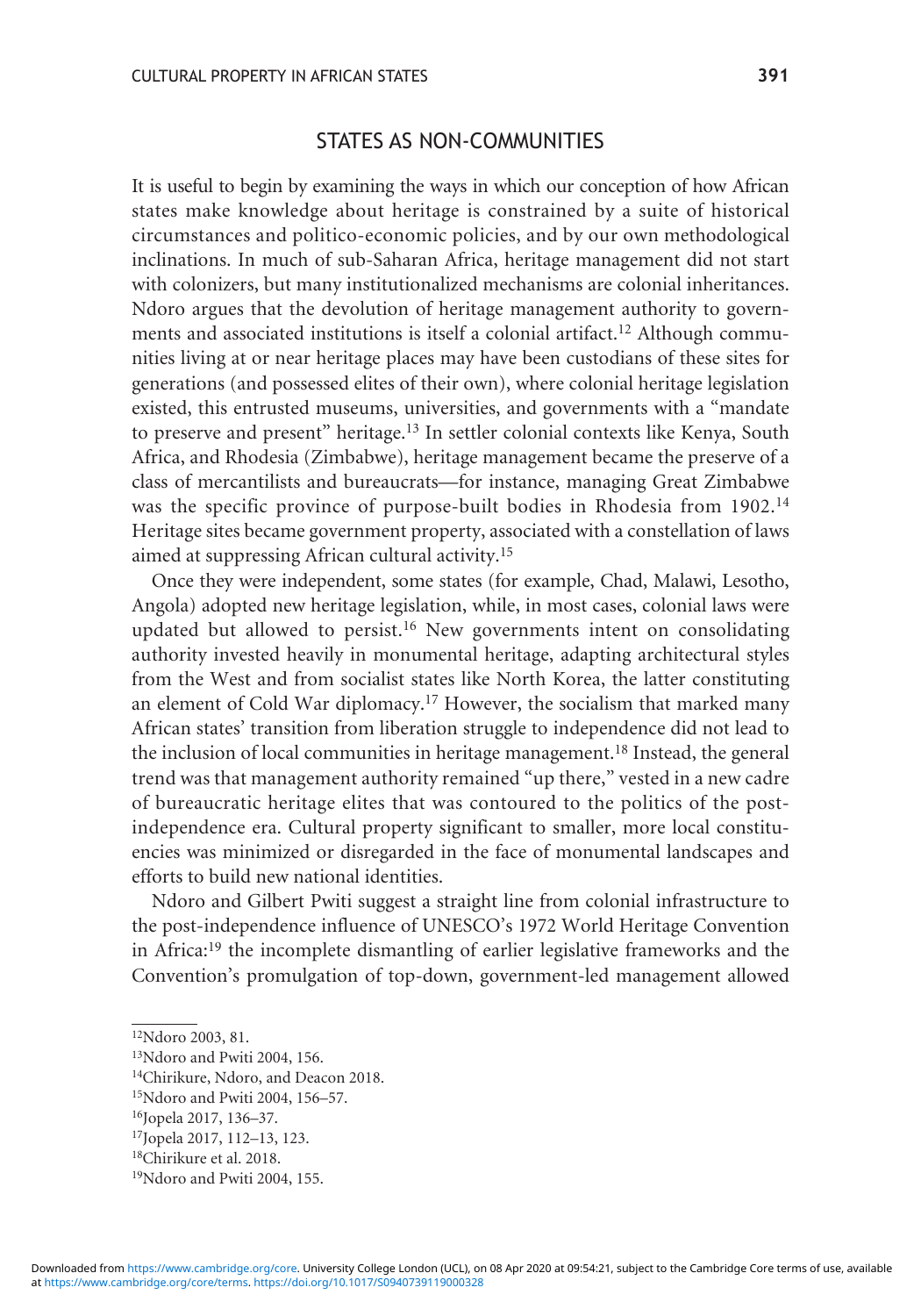Western heritage theories and practices to continue to reign, co-opting a bureaucratic management class with an entrenched interest in holding onto authority. Susan Keitumetse has highlighted how the World Heritage Convention facilitated an enshrined distinction between states parties as signatories and local communities as participators, not agenda setters.20 While the Convention and other legal instruments (including, eventually, the 2003 Convention for the Safeguarding of Intangible Cultural Heritage [CSICH]) contain community participation principles affording opportunities for expressions of local agency, these are often lost in the technocratic processes within, for example, many of Botswana's state-led archaeological management practices.<sup>21</sup> Albino Jopela further argues that the "domestication" of the World Heritage Convention in southern Africa has been marked by fissures within governing entities:<sup>22</sup> nationalistic and domestic agendas set within the continent have clashed with guidance that UNESCO and its advisory bodies gave to states parties.

Later, state-led heritage discourses, such as liberation heritage, further tended to amplify divisions between state management elites and many publics. Within most (but not all) southern African countries, post-independence nation building reaffirmed a binary between newly empowered revolutionaries and reactionaries, and sanitized the histories of the "struggles within the liberation struggles."23 Jopela illustrates how this memory work took a further turn in Mozambique with the adoption (especially in the 1990s and early 2000s) of neoliberal policies, instigating a government-led strategy of "organised forgetting" to obliterate the earlier, Marxist-Leninist past.<sup>24</sup> This process resonates with post-independence contexts (for example, in Zimbabwe) where state-led assaults on citizens were justified, suppressed, or rewritten as part of nationalistic heritage agendas.

The transition to neoliberalism and structural adjustment programs further cast states as non-communities, in that states were positioned in opposition to the grassroots and civil society. African states' engagement with neoliberal policies has been dated to the 1970s,<sup>25</sup> with the heyday of structural adjustment schemes occurring from the 1980s to the 2000s. As mentioned above, these reforms aimed at rolling back states defined as non-functional or oppressive, creating new opportunities for democracy and economic growth by putting ever-more governing power in the hands of civil society organizations bolstered by international funding and expertise. Criticisms of these schemes are legion. African states became criminalized and "hollowed out" as their governing powers were outsourced, precipitating political crises.26 Economists belatedly became aware of a lack of consensus on what

<sup>20</sup>Keitumetse 2014.

<sup>21</sup>Keitumetse, Matlapeng, and Monamo 2007, 102, 107.

<sup>22</sup>Jopela 2017, 154–55.

<sup>23</sup>Jopela 2017, 195.

<sup>24</sup>Jopela 2017, 283.

 $25$ Chalfin 2010, 2.

<sup>26</sup>Bayart, Ellis, and Hibou 1999; Clapham 1996.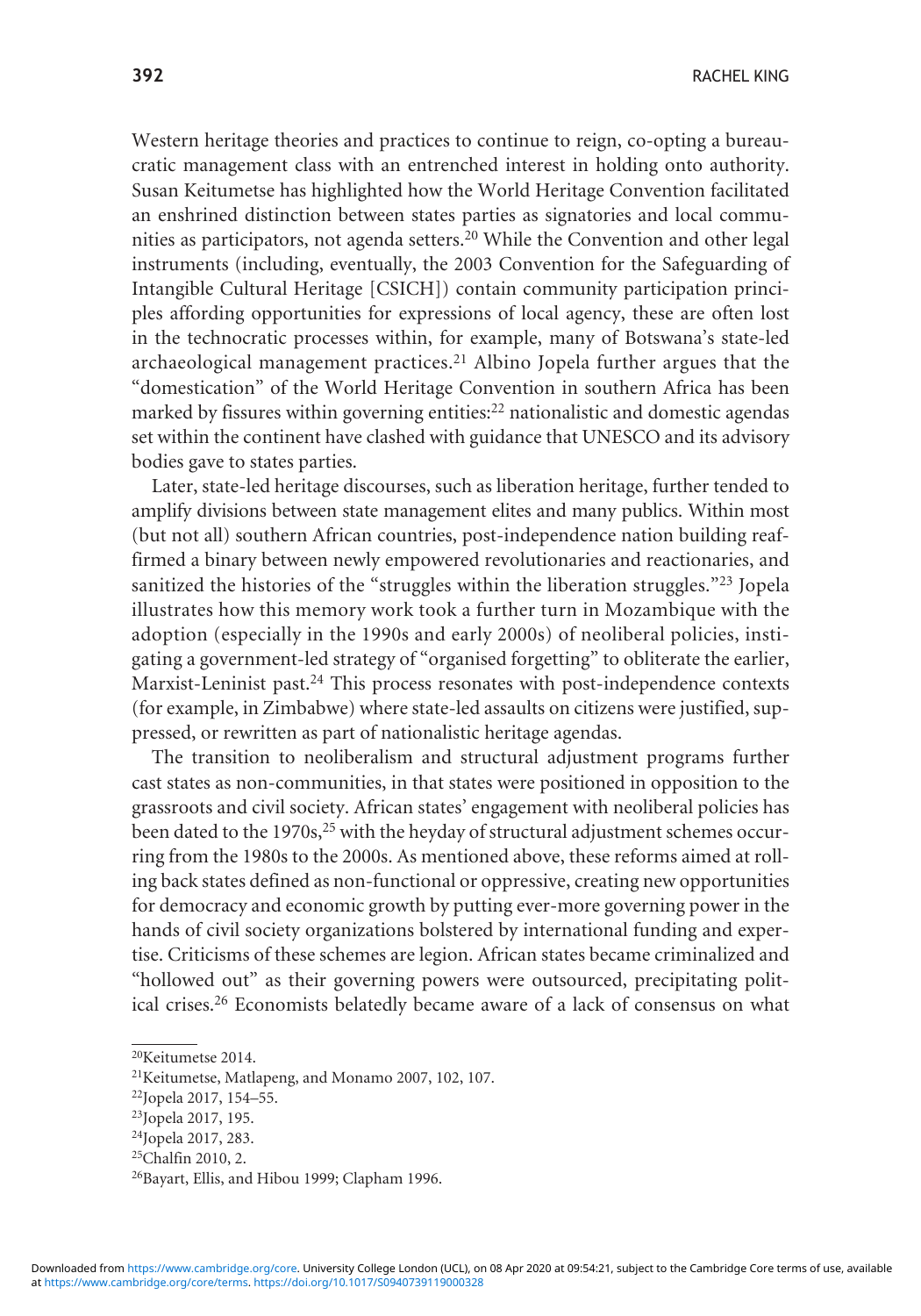constituted the "fundamentals" of development.27 A new transnational landscape emerged in which foreign investment coalesced in enclaves of money and power while skipping over swathes of the continent.<sup>28</sup> To the extent that we still think of states as being "up there," this is now a "precarious achievement."<sup>29</sup>

The United Nations' (UN) and UNESCO's legal instruments have tended to reinforce these configurations of governance.<sup>30</sup> From the 1992 Rio Declaration to the 2030 Agenda for Sustainable Development, states parties were forced into partnerships with non-state entities to satisfy the conditions for the conservation of natural and cultural assets. $31$  Local communities, on the other hand, were cast as "storage" for indigenous knowledge.<sup>32</sup> The devolution of neoliberal heritage management to extra-state actors, then, mirrored that of neoliberal governance.<sup>33</sup> It also arguably expanded the world of heritage management elites to encompass this domain of non-governmental and civil society organizations that existed outside of government structures but was still subject to neoliberal regulation and development schemes. Rosemary Coombe, echoing Tania Murray  $Li<sub>34</sub>$  encourages us to utilize ethnographic tools to interrogate elements of these regimes, thereby illustrating the problems of misrepresenting the extent of state sovereignty.

This chimes with Anna Tsing's suggestion to reflect on how ethnographic modes of enquiry have helped to produce underdeveloped understandings of "up there" institutions.35 As so much of anthropological theory and praxis has focused on producing textured information about local subjects, state and global bodies often look more "blob-like" by contrast. In her ethnography of Ghanaian state bureaucracies, Brenda Chalfin suggests a corrective to these habits, noting that states have particular cultures and epistemologies that must be constantly reaffirmed and that these reaffirming practices are within the anthropologist's power to observe.<sup>36</sup> This resonates with Ferguson and Akhil Gupta's insistence that states can think about their powers non-discursively:37 while they must publicly perform their "up there" position, state bureaucracies also work internally to develop their own habits and authority.

Heritage studies' views of modern African states as non-communities—not subject to the same enquiries about managing and theorizing cultural property as local

<sup>27</sup>Mkandawire and Soludo 2003.

<sup>28</sup>Ferguson and Gupta 2002.

<sup>29</sup>Ferguson 2006, 112.

<sup>30</sup>Meskell 2018, 114–17.

<sup>&</sup>lt;sup>31</sup>Keitumetse 2016. Rio Declaration on Environment and Development, 12 August 1992, 31 ILM 874 (1992); Transforming Our World: The 2030 Agenda for Sustainable Development, 25 September 2015, [https://sustainabledevelopment.un.org/content/documents/21252030%20Agenda%20for%20](https://sustainabledevelopment.un.org/content/documents/21252030%20Agenda%20for%20Sustainable%20Development%20web.pdf) [Sustainable%20Development%20web.pdf](https://sustainabledevelopment.un.org/content/documents/21252030%20Agenda%20for%20Sustainable%20Development%20web.pdf) (accessed 5 August 2019).

<sup>32</sup>Keitumetse 2011.

<sup>33</sup>Coombe 2012, 378–79.

<sup>34</sup>Li 2007; Coombe 2012.

<sup>&</sup>lt;sup>35</sup>Tsing 2001, 160.

<sup>36</sup>Chalfin 2010.

<sup>37</sup>Ferguson and Gupta 2002.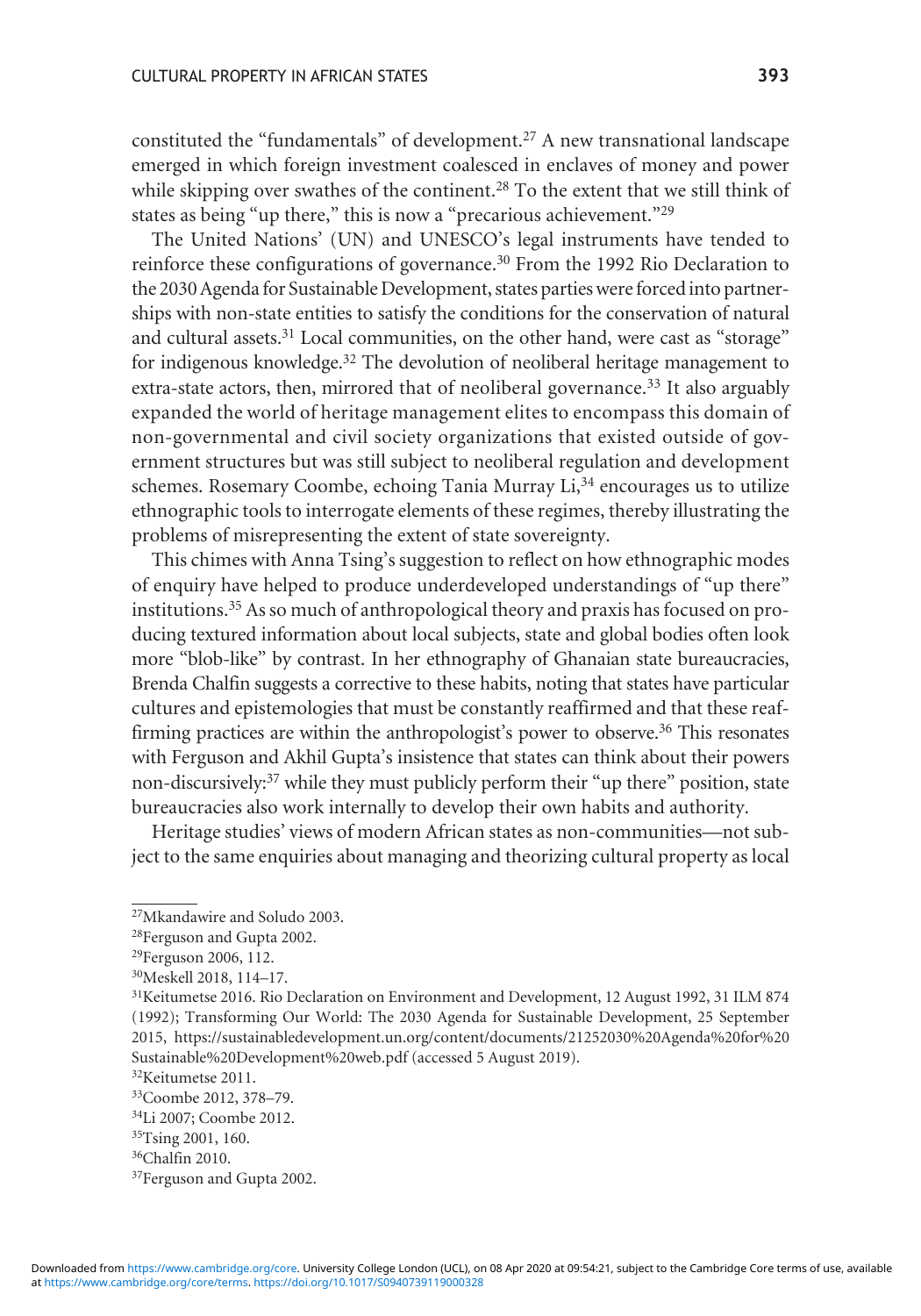communities—are conditioned by this combination of historical circumstances and disciplinary heuristics. A methodological lacuna has formed, leaving the cultures of heritage bureaucracies within African states under-theorized and understudied. Which brings me to this article's concern: if we view states as "bundles of practices" that are more local than meets the eye, can we observe states and their elites articulating heritage epistemologies and management sensibilities?

I take elites here to refer to the class of bureaucrats, intellectuals, and consultants that, in the structural adjustment period, constituted major administrative decision makers and policy influencers surrounding state-led and internationally funded heritage projects. Of course, non-state stakeholders practicing traditional forms of heritage management have (perhaps have always had) networks of elites and leaders that play significant roles in their communities and can also take on roles within government or parastatal structures, blurring the distinctions between state and localized elites. These actors will not feature prominently here, given the specific events in question and my interest in focusing on how modern states their apparatuses, administrations, and cultures—function.

I employ a historical ethnographic approach, utilizing government documents at the Lesotho National Archives and largely (but not only) pertaining to the Ministry for Tourism, Sports, and Culture (MINTOUR). I examine a series of episodes arranged in rough chronological order without proposing a causal link between them; the archives are too patchy to describe a linear course of events. Instead, what follows is a series of moments (some immediately connected, others less so) in the lifespan of a development project, each offered to illuminate modes of thinking around key concepts and tensions. I contexutalize these within continental, regional, and international heritage policy and development interventions, seeking bureaucratic understandings of what heritage was worth and what it could do in the southern African politico-economic landscape of the early 1990s.

## POST-INDEPENDENCE TRANSFORMATIONS

Lesotho achieved independence from Britain in 1966, but the roots of Basotho heritage arguably stretch back to the nation's progenitor Moshoeshoe I in the 1820s. ("Basotho" refers to both the citizens of Lesotho and those who identify as descendants of Moshoeshoe's state.) During a period of clashes among African leaders and expanding settler colonialism in the early nineteenth century, Moshoeshoe forged a new polity ("Basotho") from elements of other, fragmented communities. Moshoeshoe and his attendant missionaries portrayed the resulting "chiefdom of chiefdoms" as a triumph of diplomacy over brutality.38 His capital on the flattopped mountain Thaba Bosiu ("Mountain of Night") became the center of gravity for this new organization (Figure 2). Contemporary observers and historians alike

<sup>38</sup>Eldredge 1993, 26, 29, 46.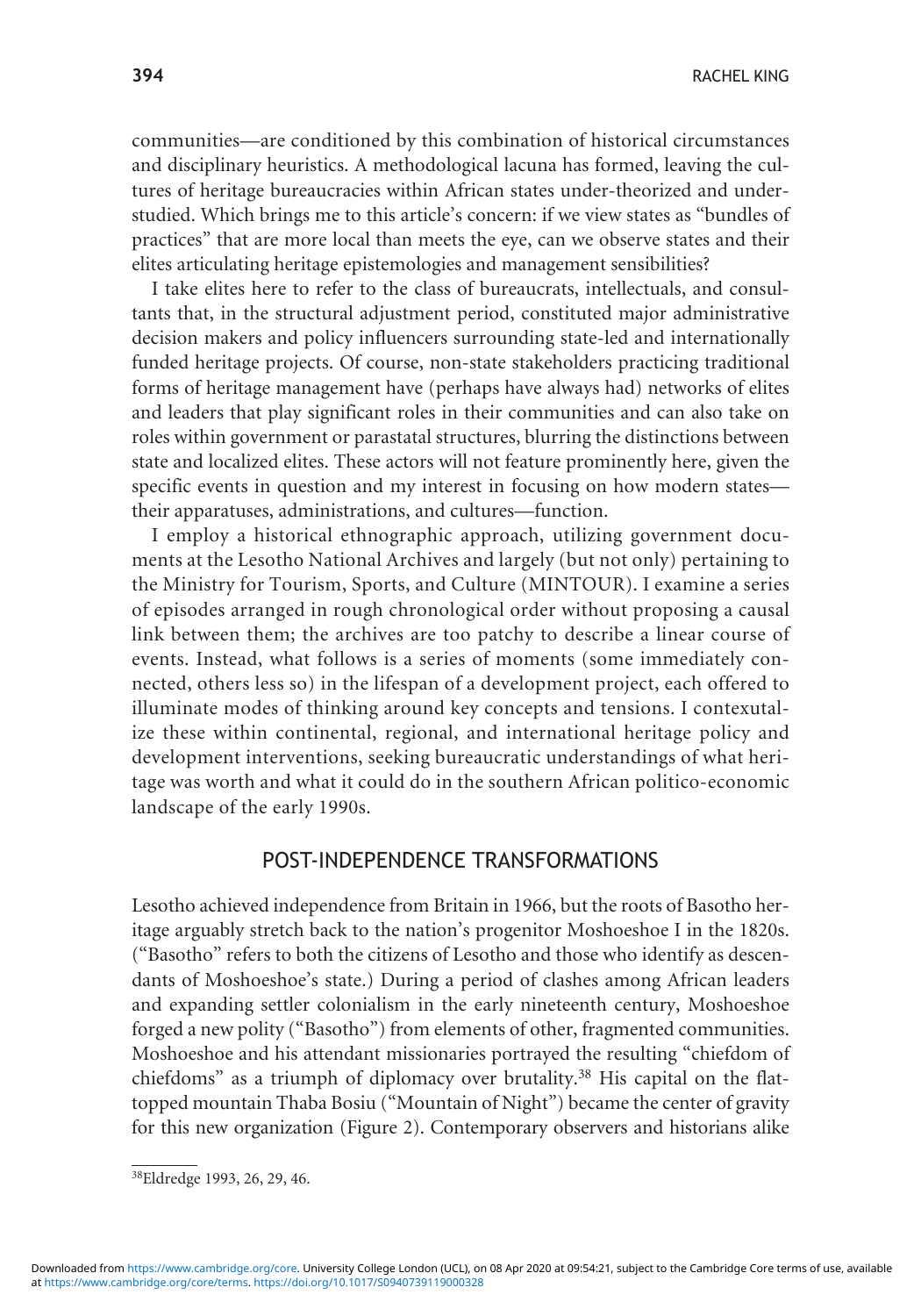

FIGURE 2. Grave of Moshoeshoe I on Thaba Bosiu (Image CC0, courtesy of <source of photo).

maintained that, while the diverse peoples who comprised Moshoeshoe's new order may have retained some sense of their pre-Basotho identity, this was sublimated within a primary association with Moshoeshoe and his nation.<sup>39</sup> This political history and vocabulary were further mediated by missionaries and became codified into traditional leadership when Basutoland was annexed to the Cape Colony in 1871.

<sup>39</sup>Coplan and Quinlan 1997.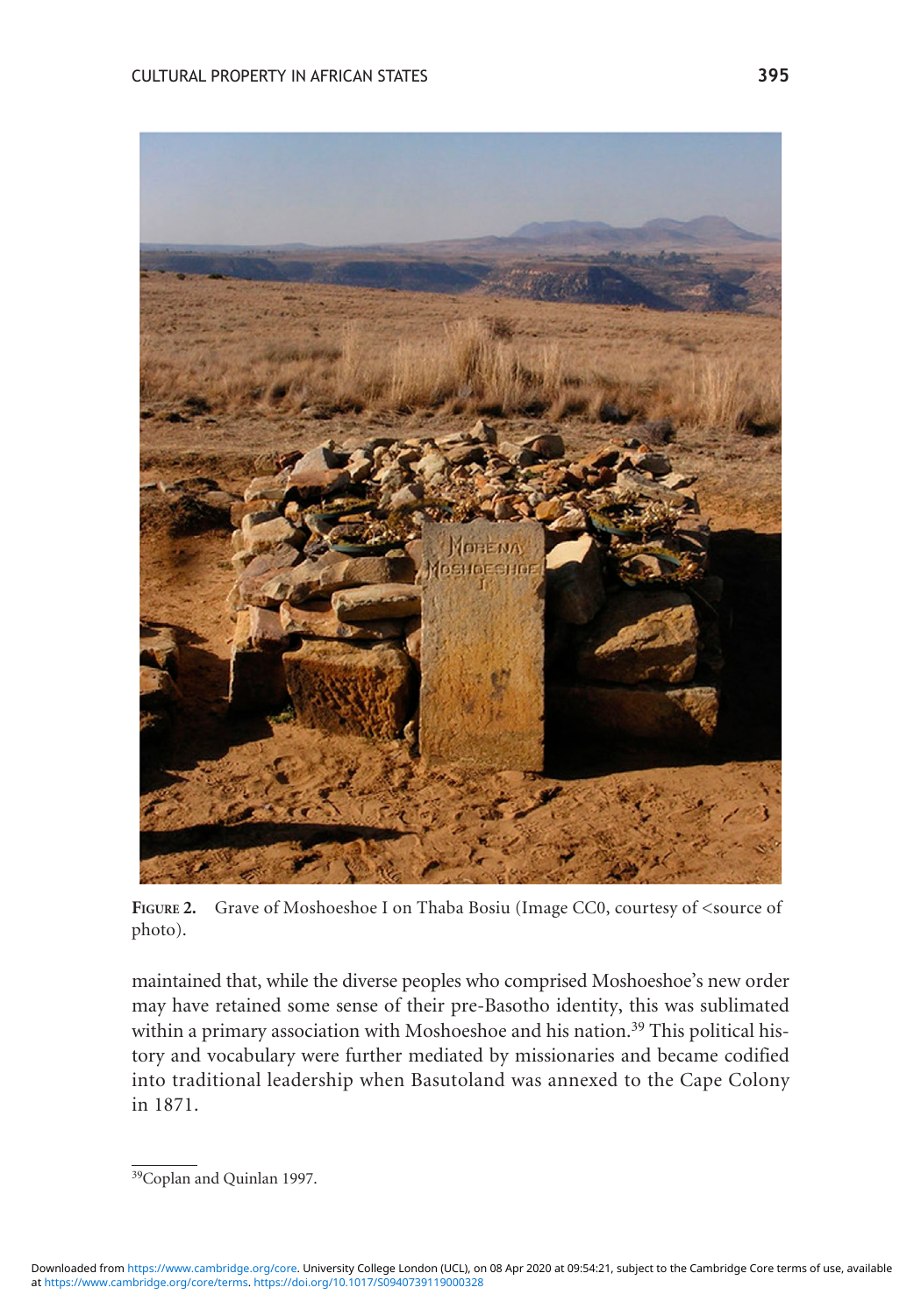Independence brought new legislation designed to protect Lesotho's cultural property, inspired partly by colonial administrative schemes.40 The Museums Act and Archives Act set up agencies to manage a National Museum and National Archives as two legs of a proposed national heritage tripod, the third of which was the national monument at Thaba Bosiu.<sup>41</sup> The Historical Monuments, Relics, Fauna and Flora Act (expanded by Proclamation no. 36 of 1969) established the Protection and Preservation Commission (PPC), tasked with overseeing the management of monumental heritage, archaeology, and natural history.<sup>42</sup>

From 1970 to 1993, Lesotho experienced a series of coups by political and military figures,<sup>43</sup> and the main opposition party (the Basutoland Congress Party [BCP]) spent much of this period in exile. In 1991, Phisoana Ramaema took over as chairman of the Military Council, which had ruled since 1986, and was pressured to comply with structural adjustment requirements to sustain the flow of international development aid for famine relief, health care, and infrastructure building.<sup>44</sup> Ramaema facilitated the transition to civilian rule in 1993 with the handover to a newly elected BCP government. This was temporarily deposed through another military coup in 1994 and reinstated in 1995, remaining in power until a leadership split in 1997. The archival material discussed here begins in 1989 and spans the terminal years of the Military Council, the installation of the BCP, and the disruptions of the 1994 coup;<sup>45</sup> throughout, a corps of bureaucrats continued to propose and debate heritage values.

## HERITAGE AS AMALGAM

These years saw members of Lesotho's cultural bureaucracy engaged in continental and regional debates over preserving African cultural property while developing a national portfolio of heritage projects. Government representatives participated in international initiatives such as the Southern African Development Coordination Conference, which was focused on promoting economic development and reducing dependence on apartheid South Africa, and contributed to the formation

 $40$ Gill 2015.

<sup>41</sup>Museums Act, No. 29, 1967; Archives Act, No. 42, 1967; "Ministry of Tourism, Sports, and Culture Staff Training Programme for Culture Sections," reprinted in N. Khitsane to Planning of the Ministry for Tourism, Sports, and Culture (MINTOUR), 2 August 1991, file TSC/7/3-4, 89–92, Lesotho National Archives (LNA). The National Museum has yet to materialize fully.

<sup>42</sup>Historical Monuments, Relics, Fauna and Flora Act, No. 41, 1967.

<sup>43</sup>Thaba Bosiu was the site of (failed) flagship agricultural development scheme under the authoritarian government of the early 1970s, setting the stage for local disillusionment with top-down international aid schemes. Aerni-Flessner 2018a, 194–95.

<sup>44</sup>Rosenberg and Weisfelder 2013, 449.

<sup>45</sup>Lesotho's monarchy was in disarray (and frequently in exile) during much of this period. While the royal family almost certainly have their own theorizations of Thaba Bosiu as heritage, the distance of the monarchy from governmental decision making regarding the site during the period covered here means that it is not a major actor within this discussion.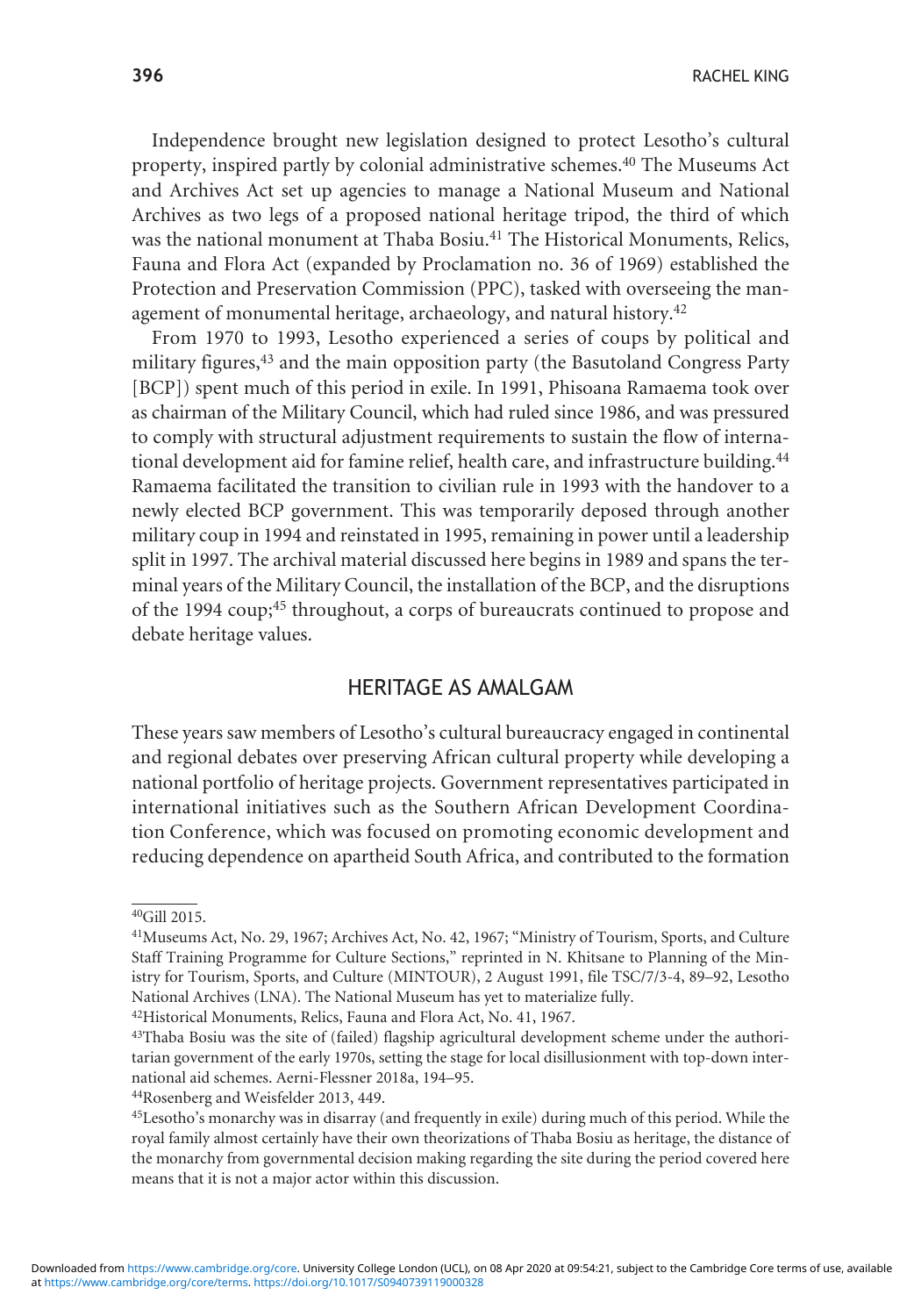of the Oral Traditions of Southern Africa Association.46 Locally, members of MINTOUR facilitated events like art and dance competitions (including raising funds for these activities from major local businesses like Fraser's trading stores); establishing steering committees on the use of traditional medicines and their intersection with modern health care; and establishing an official orthography for Sesotho as a national language.<sup>47</sup> MINTOUR's activities and correspondence reflect concern with preserving Sesotho oral traditions, securing intellectual property protections, and connecting cultural practices with pressing social issues like health care and women's rights.<sup>48</sup>

By 1991, however, concerns that these activities did not amount to a coherent heritage policy prompted efforts to articulate one. Director of Sports and Culture A.M. Motaung wrote a policy proposal on cultural heritage, offering insight into how heritage was debated and implemented in government. Motaung defined culture as both an inheritance and a vehicle for socioeconomic empowerment, requiring a multidisciplinary policy to support it in public life. This policy should address a vision of Basotho culture as a balancing act between what Motaung saw as the amalgam and the open society. The amalgam idea resonates with the inheritances of Moshoeshoe's state: that Sesotho (as a shorthand for culture in Lesotho) was "forged in the crucible of adversity and diversity,"<sup>49</sup> connected to the merging of other peoples in the past. Sesotho-as-amalgam had boundaries, reaffirming where Sesotho began and other cultures ended, but these boundaries should not prevent Sesotho from remaining open to ideas from a wider, changing world. This is significant given Lesotho's long history of transnationalism, represented by both migrant labor and pan-Africanist thought that circulated via relatively porous borders.50

In his proposal of the amalgam as a conceptual framework, Motaung's vision walked a line between nationalism and humanism, inflected by an awareness of Lesotho's political and economic climate. Amidst the rule of a Military Council suspected of murdering its critics and precipitating widespread violence and economic disenfranchisement, his policy suggestions included supporting laws ensuring greater freedoms of speech and civil liberties. Cultural monuments (including Thaba Bosiu) represented dynamic symbols that could be harnessed

<sup>46&</sup>quot;Conference on Cultural Co-Operation in the SADCC Region (25–28 November 1991), Final Report, undated, file TSC/7/3-4, 89–92, LNA; Mokitimi to MINTOUR, Memorandum on Oral Traditions of Southern Africa, 27 September 1989, file TSC/7/3-4, 89–92, LNA.

<sup>47</sup>A. M. Motaung to Manager, Frasers, 31 March 1992 file TSC/7/3-4, 89–92, LNA; Ntholi to M. Damane, 16 May 1990, file TSC/7/3-4, 89–92, LNA; M. Damane to A. M. Motaung, 21 October 1991, file TSC/7/3-4, 89–92, LNA.

<sup>48</sup>Lesotho appears to have contributed funds toward only a small fraction of the international initiatives to which it was a party, privileging work on oral traditions and their protection; N. Khit'sane to PS Tourism, 4 December 1992, file TSC/7/3-4, 89–92, LNA.

<sup>49</sup>A. M. Motaung, "Policy on Culture," received 28 May 1991, 2, file TSC/7/3-4, 89–92, LNA. 50Cf. Aerni-Flessner 2018b.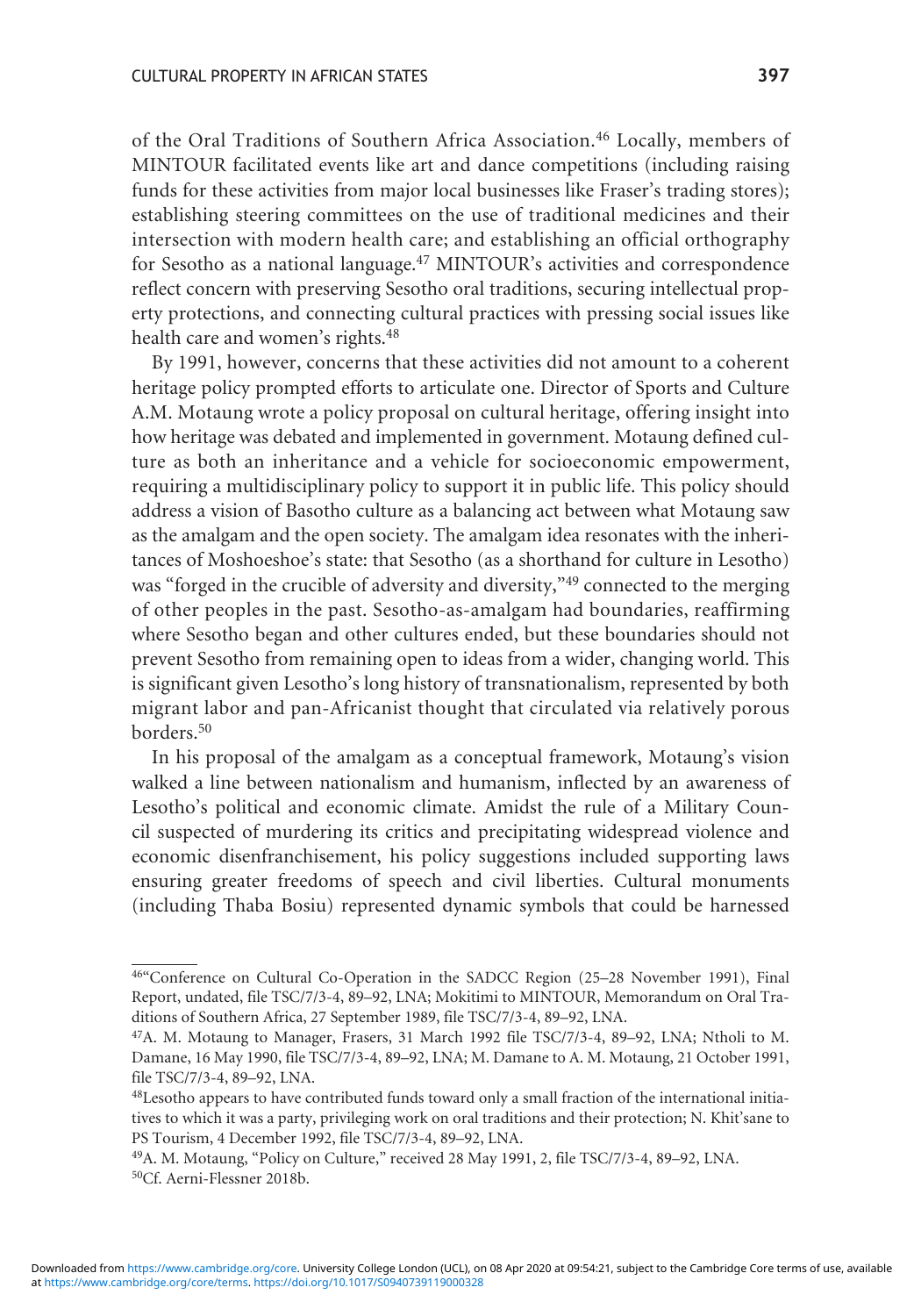toward this vision, reminding people of a Sesotho heritage without "social fences," which still existed but was "daily being frayed at the seams."<sup>51</sup> Monumental heritage was a vital resource in mobilizing culture to combat social ills.

Motaung also suggested investigations into the "historical foundations of Basotho," utilizing "all available tools," including oral traditions, documentary sources, and scientific techniques.<sup>52</sup> As mentioned above, though, Sesotho language and oral culture were defining features of MINTOUR's activities. Ntsema Khit'sane, appointed curator of the (speculative) National Museum but responsible for additional roles in the ministry, supported hosting working groups on oral traditions in Lesotho. Mosebi Damane, MINTOUR's official historian, championed a campaign to standardize and promote a national orthography for Sesotho.

It is worth noting Damane's significance in Lesotho's cultural policy and history. Born in 1919, Damane taught secondary school history for over 30 years while also earning degrees from the University of South Africa, the School of Oriental and African Studies, and the Sorbonne. Damane joined the Department of History at the National University of Lesotho (NUL) in 1973 and produced numerous publications on Lesotho's history and literature. His status as Lesotho's preeminent historian was affirmed by numerous invitations to deliver the prestigious Moshoeshoe's Day speech to the nation.<sup>53</sup> Damane was in his seventies when the Thaba Bosiu Project began, and he never saw it completed (he died in 1996), but his input illustrates the different understandings of history, stakeholder involvement, and living culture that emerged during the project, as well as the perspective of an elite situated at the intersection of academic expertise, civic responsibility, and bureaucratic accountability.

Concerns that heritage related to larger sociopolitical issues were further reflected in a 1991 proposal to UNESCO's newly launched Participation Programme aimed at providing emergency assistance to member states and non-governmental organizations.<sup>54</sup> The proposal,<sup>55</sup> drawn up by the Culture Committee of the Lesotho National Commission for UNESCO (of which Motaung, Khit'sane, and Damane were members), requested an international safeguarding campaign for the heritage of living culture in Lesotho, which would consist of "conscientization seminars" and an "aggressive cultural awareness campaign."56 The campaign aimed to combat the lingering influences of colonialism and new "foreign commerce," which had been corroding cultural values, desensitizing people to local problems like soil

<sup>51</sup>Motaung, "Policy on Culture," 6.

<sup>52</sup>Motaung, "Policy on Culture," 5.

<sup>53</sup>Rosenberg and Weisfelder 2013, 107–8.

<sup>54</sup>UNESCO, "Preparation of the Draft Programme and Budget for 1990–1991 (document 25 C/5)," Director General (DG)/Note/89/1, [https://unesdoc.unesco.org/ark:/48223/pf0000218904?posInSet=](https://unesdoc.unesco.org/ark:/48223/pf0000218904?posInSet=3&queryId=79fcbca0-64cd-4fbb-a7b1-3d25b17bfa11) [3&queryId=79fcbca0-64cd-4fbb-a7b1-3d25b17bfa11](https://unesdoc.unesco.org/ark:/48223/pf0000218904?posInSet=3&queryId=79fcbca0-64cd-4fbb-a7b1-3d25b17bfa11) (accessed 5 August 2019).

<sup>55</sup>UNESCO Participation Programme 1990–1991, detailed description of request from Lesotho National Commission for UNESCO, undated, 3, file TSC/7/3-4, 89–92, LNA.

<sup>56</sup>UNESCO Participation Programme 1990–1991.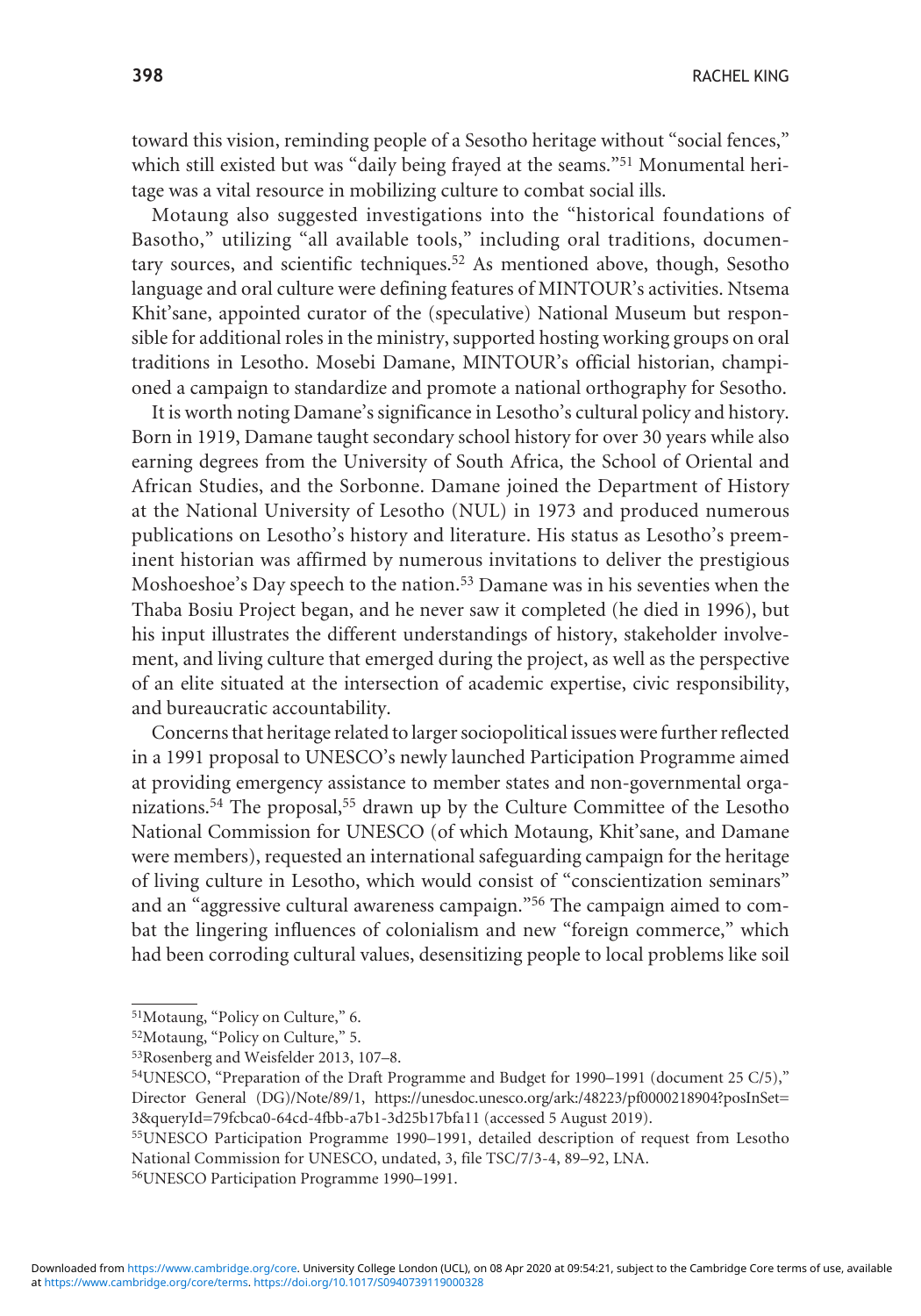erosion and unemployment. There is much to unpack here, but, for the moment, it is worth noting the proposal's insistence that rejuvenating an interest in Sesotho culture and history would galvanize the public to engage more actively with socioeconomic development schemes.

#### STRATEGIC PRIORITIES

In September 1990, MINTOUR formally (and successfully) approached the United Nations Development Programme (UNDP) to fund a seminar on the "preservation and presentation of the cultural heritage of Lesotho."57 This was a forward planning exercise for rehabilitating Thaba Bosiu and opening it for tourism, and articulated the visions of bureaucrat-intellectuals and international experts for the site's significance and management. The seminar took place in February 1991 and was largely organized by the working committee on Thaba Bosiu's restoration and preservation—including Damane, Motaung, and Khit'sane—with financial support from the UNDP, UNESCO, and the West German government.<sup>58</sup> The committee envisioned the Thaba Bosiu Project as a substantial collaborative effort, involving other Basotho intellectuals and NUL faculty as well as traditional and community leaders local to the mountain. The project was to be a model for managing historical and archaeological sites in Lesotho, and, as such, the working committee envisioned input from a team of foreign consultants (supplied by UNESCO) specializing in site conservation, archaeological survey and excavation, and site interpretation—fields in which skill was lacking locally (see below). However, the local seminar participants (including the working committee and intellectuals like NUL professor David Ambrose) had specific ideas about how the project should proceed.

Seminar participants were adamant that collective and individual folk memory play a major role in rehabilitating Thaba Bosiu. The actual extent of the monument was also debated: did it only cover the mountaintop (where the bulk of Moshoeshoe's dwellings were located) or did it include the adjoining landscape where historic battles were fought and which may contain other significant sites? Both at the seminar and once the project got underway, Damane was a major proponent of the latter, broader definition of the monument, especially in light of historically significant burials and oral histories in the area. This more expansive view prevailed and facilitated the discussion of a range of visitor offerings, including a site museum, hotel, and interpretive signage.

<sup>57&</sup>quot;Project for the Preparation of a National Seminar on Preservation and Presentation of the Cultural Heritage of Lesotho," United Nations Development Programme (UNDP) to L. Tuoane, 2 October 1990, file TSC/7/3-4, 89–92, LNA.

<sup>58&</sup>quot;Summary of National Seminar on the Preservation and Presentation of Thaba-Bosiu and the Lesotho Cultural Heritage," enclosed in document from the UNDP to L. Tuoane, 25 March 1991, file TSC/7/4-5, LNA.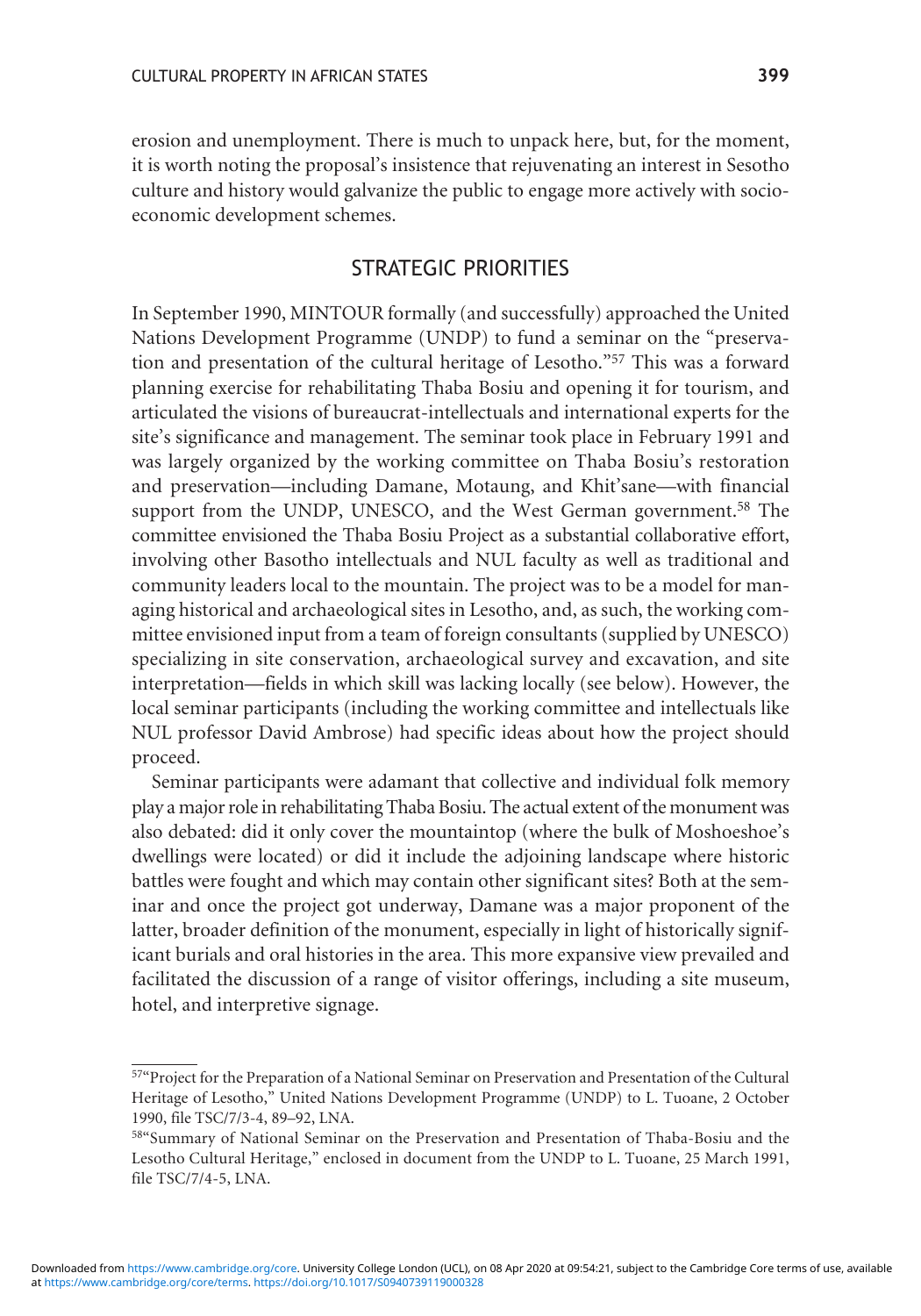The UNESCO consultants, including archaeologist Barry Jones of the University of Manchester, Christoph Ruger of the West German Rheinisches Landesmuseum, and French architectural restorer Jacques Verity, were firm that there should be minimal invasive or reconstructive intervention at the site. These specialists agreed with other seminar participants that, owing to the site's spiritual significance (see below), "any presentation programme should tend towards preservation rather than reconstruction."59 The archaeological program they outlined consisted primarily of walking survey, aerial photography, photogrammetry, and detailed mapping. Excavation and restoration were not foregone conclusions but would only be determined pursuant to results of these non-invasive steps. Later in the project, though, excavation would rise higher on the agenda, and this plan would be heavily revised.

The consultants also recommended against building an on-site cultural village an element initially recommended by the Lesotho Tourist Board (LTB) and aimed at providing a wider range of visitor experiences, including restaurants, conference facilities, and living heritage demonstrations. Many of the specialist recommendations emphasized the need to make any reconstruction and visitor facilities as "discreet as possible" since the "attention of the visitor should be focused exclusively" on the hill fort itself.<sup>60</sup> The cultural village, it was believed, would detract from this goal. This suggestion chimed with earlier points about emphasizing the embeddedness of the hillfort in the wider landscape. However, the cultural village – its existence and economic viability – ultimately represents a tension between conceptions of the socio-economic value of Basotho heritage.

#### CULTURE, CASINOS, AND CAPITAL

These tensions were not between international consultants and local sensibilities but, rather, between competing understandings of southern Africa's (especially South Africa's) tourism industry. While international tourism to South Africa waxed and waned with major violent episodes in the struggle against apartheid and the National Party  $(NP)$ , <sup>61</sup> a major focus of domestic tourism from the 1970s was an industry of casino resorts in areas beyond direct NP control. Independent nations like Lesotho and Swaziland and, eventually, South African Bantustans (partially self-governing "homelands" designed to concentrate black ethnic groups) attracted a hospitality industry offering gambling and other vices to (mostly white) South Africans away from the NP's puritanical legislation.<sup>62</sup> Multinational corporations like the Holiday Inn Group and Sun International competed to open resorts in Bantustans like Transkei and Bophuthatswana and in Lesotho's capital, Maseru.

<sup>59&</sup>quot;Summary of National Seminar."

<sup>60&</sup>quot;Summary of National Seminar."

 $61$ Grundlingh 2006, 105–6.

<sup>62</sup>Grundlingh 2006, 117.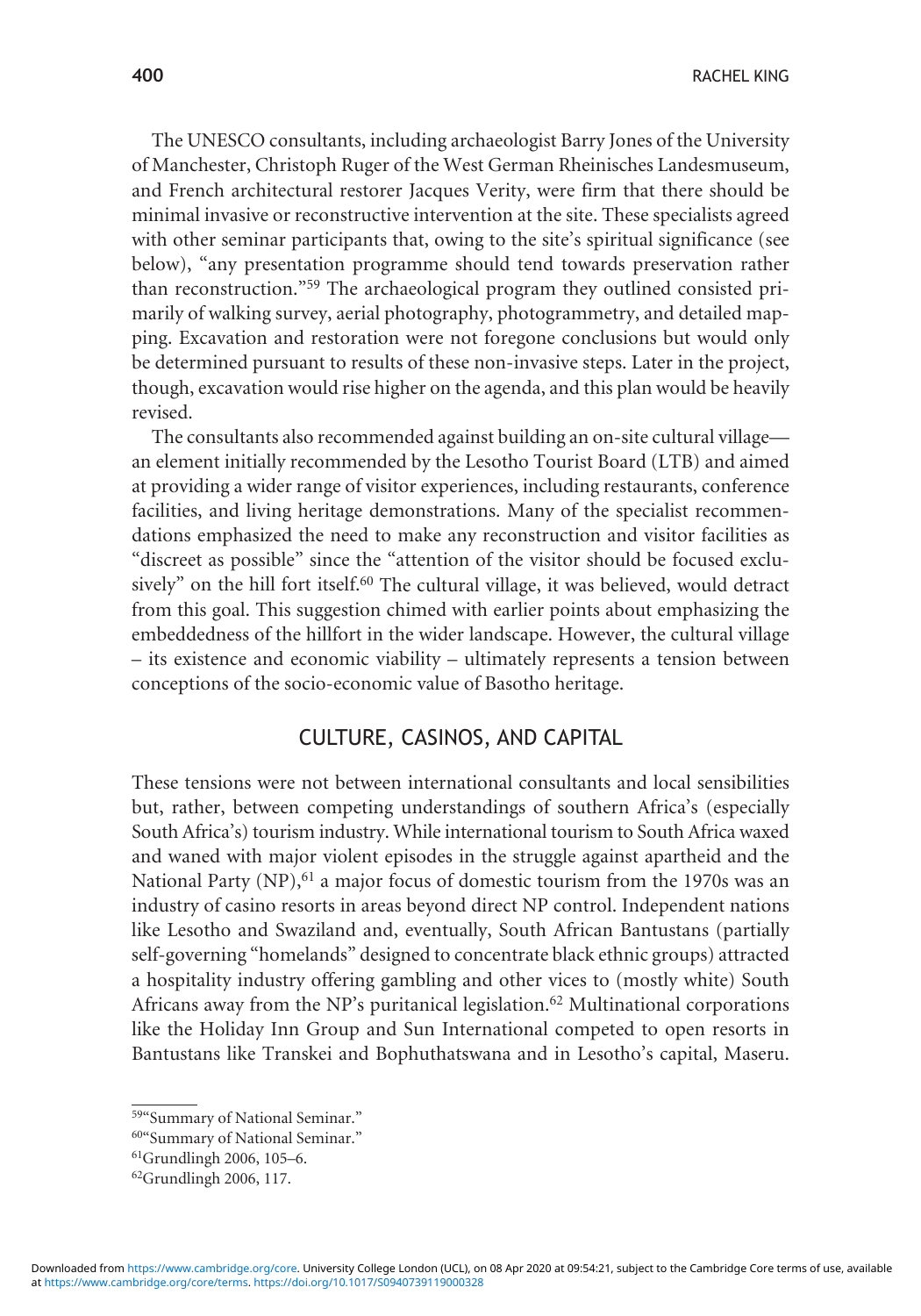By the mid-1980s, Sun International owned two hotel-casinos in Maseru, one of which was downgraded to a hotel by the end of the decade.<sup>63</sup>

The 1991 UNDP's Project Document for Thaba Bosiu acknowledges this history, describing Lesotho's cultural and tourism industry as "underdeveloped" and declining.64 According to the report, Lesotho's share of the gambling market was shrinking, losing ground to homeland casino-hotels, and struggling to attract nature tourism. Lesotho's Fourth Five Year Development Plan (1986/7–1990/1) articulated the necessity of expanding its natural and cultural tourism industry through strategies like strengthening human and administrative capacity, improving the quality and quantity of infrastructure, and shifting industrial priorities away from gambling. These priorities were echoed broadly in the national seminar described above. The government's goals for the Thaba Bosiu Project, then, included nothing short of catalyzing a new, cohesive tourism apparatus and transforming Lesotho's tourism industry from one focused on gambling to one premised on a completely different notion of value.

This undertaking was wholly supported by the LTB, a parastatal established in 1984 to pursue programs for the tourism sector and coordinate private sector hospitality initiatives. In 1990, the LTB commissioned a technical and economic feasibility study for establishing a cultural village at Thaba Bosiu.65 The cultural village was rejected at the above seminar, but the LTB's mandate to work independently on this project came partly from government plans (beginning in 1977) to develop visitor facilities at the monument. In the LTB report, the cultural village was envisioned as a juxtaposition of the traditional with the modern, aimed at Basotho and foreign tourists seeking comfort and a specifically Basotho experience. A village complex consisted of a lodge with a restaurant and bar, residential buildings constructed to resemble Basotho *rondavels* (round huts), a conference center, a "traditional village," a botanical and zoological compound, and an open air court for playing the game *morabaraba*. The facilities would support activities like pony trekking, the demonstration of traditional crafts, bird-watching, dances, weddings, and a museum. Architecturally, and contrary to recommendations from the Thaba Bosiu seminar, the LTB study suggested a "simple but pleasing compromise between the west [sic] and sesotho [sic]."66 The cultural village represented a new kind of resort, centered on Basotho history and culture but with elements that would feel comfortable for Western visitors.

One of the loudest voices of dissent from this plan was the 'Moho Museum of Art and History, which argued that a resort-style cultural village was inappropriate. The 'Moho Museum described itself as "non-political," "dedicated to preserv[ing]

<sup>63</sup>Rogerson 1990, 350.

<sup>64</sup>UNDP Project Document, Project LES/91/004/A/01/13, file TSC/7/4-5, LNA.

<sup>65&</sup>quot;Technical and Feasibility Study and Masterplan for Cultural Village," Planning Officer for PS MINTOUR to All Task Force and Cultural Community Members, 14 August 1991, file TSC/7/3-4, 89–92, LNA.

<sup>66&</sup>quot;Technical and Feasibility Study."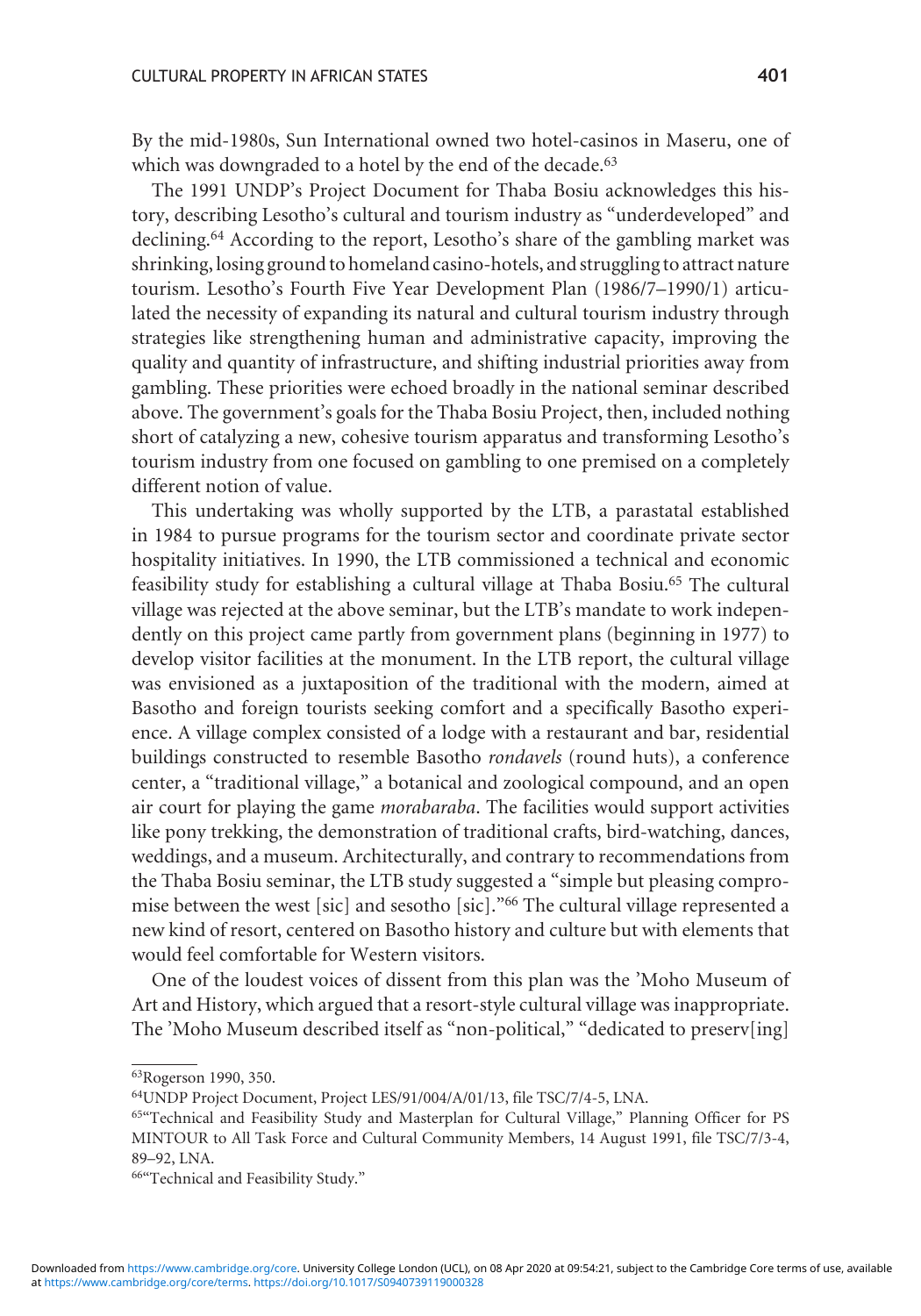Basotho cultural/historical heritage."67 However, its politics were unavoidable: it was founded during the 1980s (or possibly earlier) by BCP activists who were seeking to reclaim aspects of the Basotho past they felt were repressed through missionization and colonization. Despite lacking a building or facility, the UNDP saw the 'Moho Museum as a stakeholder. In a report issued on the Thaba Bosiu Project, the museum recommended that the entire program to restore Thaba Bosiu was misguided, that the monument was a natural creation of human genius, and that preservation should emphasize a return to an almost mythically pristine, precolonial (and, apparently, unpeopled) state: clearing invasive species, preventing domestic livestock from grazing, and removing people settled at the mountain's base while avoiding installing interpretive signage. The cultural village itself was particularly offensive as "merry-making is not compatible with the historical significance of Thaba Bosiu."68 Tourists should not visit the site to disport themselves but, rather, to connect with an emotional, spiritual Basotho experience.

Despite the 'Moho Museum's report being somewhat unofficial, the UNDP's resident representative Qais Noaman agreed with its recommendations. This concord frustrated the LTB and the Principal Secretary of Tourism, Sport, and Culture, O. T. Maphasa, both of whom supported the cultural village. Marginalia on copies of the UNDP's 'Moho correspondence that Maphasa and the LTB received include such comments from Maphasa as "unfortunate" next to a paragraph wherein Noaman states that the village would damage the symbolic value of the monument. In a margin note, Maphasa refers to "the so-called" museum.<sup>69</sup>

This disagreement over the cultural village speaks to a question hanging over the Thaba Bosiu Project: how to reconcile the spiritual significance of the mountain a significance derived from its historical import and its embeddedness in wider ancestral practices—with the drive to stimulate a tourism economy based on bundling culture within a larger package of resort-style offerings. Few precedents for this existed in southern Africa, where safari parks, casino-hotels, and heavily commodified African theme parks dominated the tourism market. Despite the LTB's feasibility study suggesting that some of their proposed activities at the cultural village would receive "a blessing from the living dead" (referring to the roles of ancestors in daily life), the plan to reconcile visions of Thaba Bosiu as a spiritual site with "merry-making" was seen by many as unworkable.

These conflicts point to a larger quandary: how to value heritage as a source of identity empowerment while making it economically profitable, but without being disrespectful. These questions are of course familiar to heritage scholars today, but, for bureaucrats in 1990s Lesotho planning the country's first monument,

<sup>67</sup>M. Kabi to Q. Noaman, 27 January 1992, enclosed in PS Tourism to Lesotho Tourist Board, 4 June 1992, file TSC/7/4-5, LNA.

<sup>68&</sup>quot;Some Stray Thoughts on Thaba Bosiu as a National Monument in the Light of Environmental Protection," enclosed in Kabi to Noaman, 27 January 1992.

<sup>69</sup>Kabi to Noaman, 27 January 1992.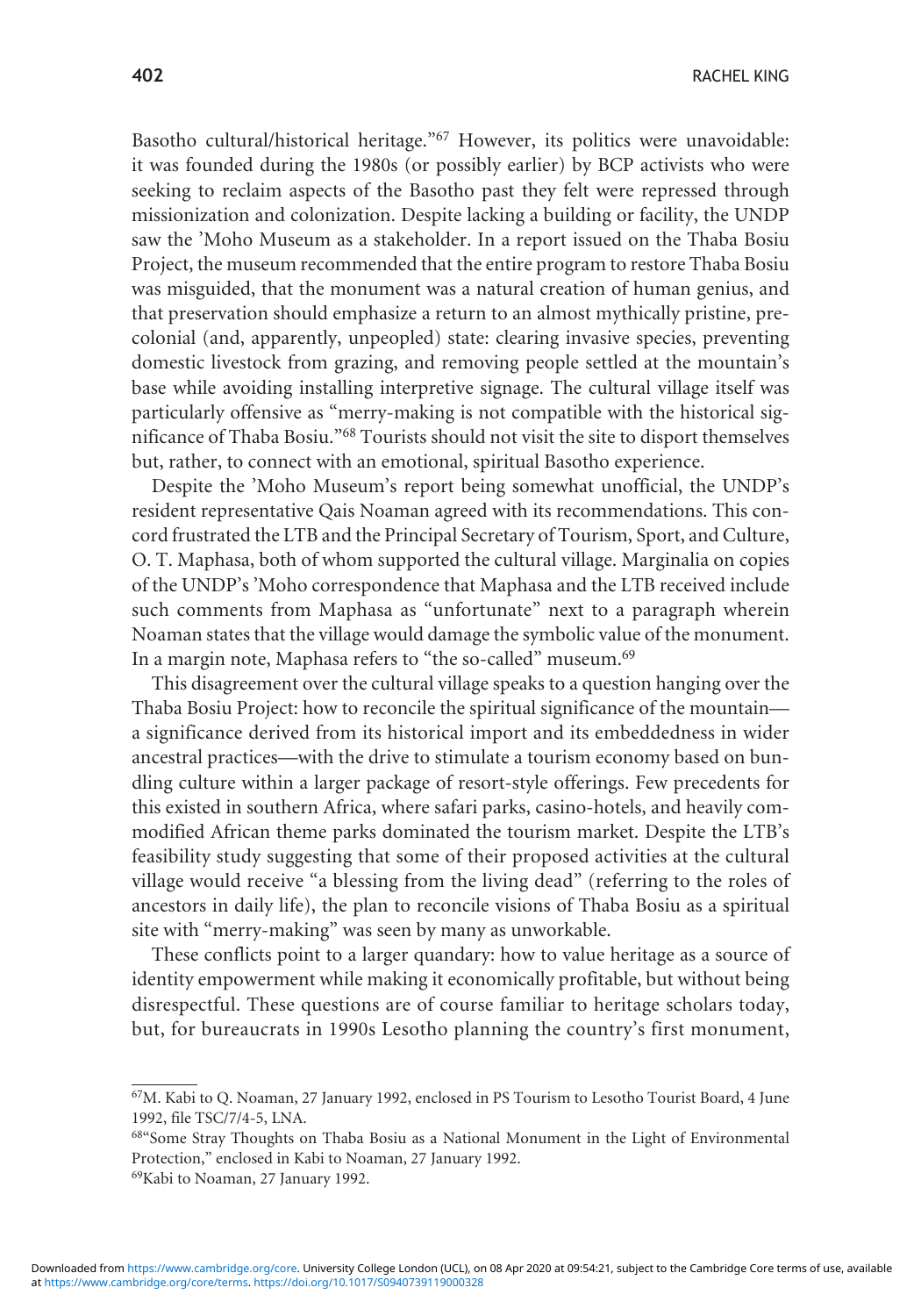these issues were urgent and compelling. Moreover, they indicate the difficulties of implementing southern African perspectives on the living or spiritual senses of heritage within a project whose shape and mechanics were dictated by market and technocratic forces.

#### SHRINES AND STAKEHOLDERS

Damane's work on the Thaba Bosiu Project provides insights into these ideas. As described above, Damane's background made him ideally placed as a bureaucratintellectual advising on the preservation of the nation's monument, while his stature positioned him to make recommendations and critiques that did not necessarily translate into programmatic action. His suggestions for how to proceed on the project frequently ran up against the strategies suggested by international consultants, not because consultants offered contradictory advice but, rather, because their proposals often failed to acknowledge information that Damane felt was vital.

A memorandum in which Damane comments on a feasibility study for restoring Thaba Bosiu illustrates this clearly.<sup>70</sup> The documentation surrounding this exchange is incomplete and does not include the original study, although Damane references strategies such as "Cultural Village Option B" featured in background documents that the LTB prepared for their cultural village feasibility study, part of which was outsourced to TAB, a South African consultancy; Damane could be referring to a version of this study. Nevertheless, his reactions reveal his quarrels not only with the restoration strategy but also with consultants that he perceived as foreigners ill-suited to working in Lesotho.

Damane spent much of his memo identifying what he thought was incorrect historical data and disagreeing with its conclusions about the availability of materials suitable for restoring Thaba Bosiu to its nineteenth-century state. In a manner befitting a lifelong teacher, Damane corrected perceived misconceptions about the availability of thatch by offering an extensive list of places in Lesotho where thatch could be obtained. He identified cultural misunderstandings, including a false equation of Basotho house decorations (*litema*) with specific clans (*liboko*). But Damane's greatest frustration was with a section describing the incorporation of indigenous flora into the cultural village and monument. Referring to one passage, Damane wrote: "Basotho traditional doctors are no longer referred to as WITCHDOCTORS" and further vented his anger at foreign consultants with a parenthetical: "THIS SECTION SHOULD HAVE BEEN GIVEN EITHER TO DR LETSIE OR DR JONATHAN, and not an *outsider*."71 While Damane expressed his support for treating Thaba Bosiu as an "educational and tourist" resource, his

<sup>70&</sup>quot;Remarks by M. Damane on the Feasibility Study of Thaba Bosiu Project," 4 September 1991, file TSC/7/4-5, LNA.

<sup>71&</sup>quot;Remarks by M. Damane" (emphasis in original).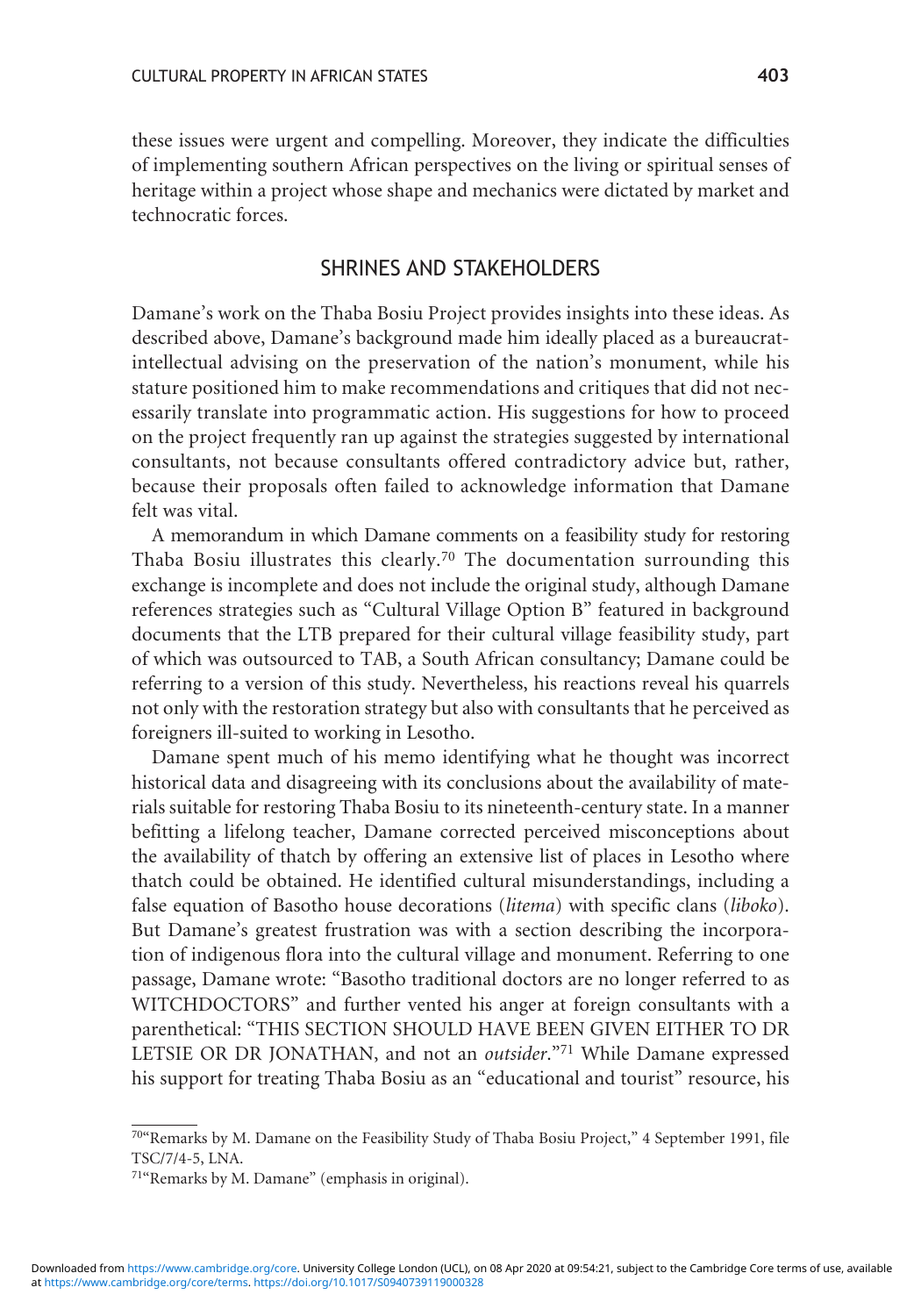criticisms highlight the frustrations involved in articulating a new form of visitor engagement, which necessarily drew in outside expertise and, by extension, historical and cultural misalignments.

Many of Damane's critiques of the cultural village resonate with those of the 'Moho Museum. Damane likewise believed that the mountain's significance as a shrine meant that European liquor (as opposed to Basotho-brewed *joala*) must not be allowed, not least because Moshoeshoe issued an interdict against the consumption of alcohol in 1854. He also argued that the mountaintop should not be seen as a discrete, beacon-like monument but, rather, as something embedded in the larger landscape, including footpaths, cliff sides, and the valley bottom. In light of this, he wrote to his MINTOUR colleagues to voice his concern about people quarrying stones from the mountain's sides and thereby disrespecting the integrity of the site.72 These tensions between visions of monuments versus shrines are familiar ones in southern Africa, as Western-led paradigms of preserving ossified ruins have clashed with local sensibilities locating the significance of heritage places with living cultures.<sup>73</sup>

These concerns about respect for and from local constituencies, as well as the location of Thaba Bosiu within a larger physical and social network, led Damane to advocate for an extensive program of community consultation.74 He proposed holding a series of public fora and discussions with villages local to Thaba Bosiu, their chiefs, church leaders, and secondary school teachers and pupils. His belief in the need to obtain buy-in for the project from local constituencies led Damane to proclaim: "Any work of development succeeds in direct proportion with consultation with local people.<sup>"75</sup> A statement of this sort from a management elite like Damane elaborates on the relationship between elites and the grassroots, illustrating how the latter was a major concern in opening Thaba Bosiu to a wider public.

However, expanding upon Damane's views and placing these within a broader context of authority in Lesotho public life illustrates the complexities of his position on public rights to heritage. One of Damane's chief worries (as demonstrated by his criticisms of quarrying) was that the Basotho public needed to be reminded of their obligations toward national patrimony and to Moshoeshoe's legacy, in particular. Basotho were the stewards of this heritage, but they had forgotten what stewardship entailed; we see echoes of Motaung's rationale for Lesotho's heritage policy. Damane's call for community consultation was born partly from this perspective, treating Thaba Bosiu as national (rather than local) heritage, which led to treatments of local people as being answerable to higher traditional or state authority—to elites.

<sup>72</sup>M. Damane to PS MINTOUR, 18 September 1991, file TSC/7/4-5, LNA. 73Ndoro 2001.

<sup>74</sup>M. Damane to PS MINTOUR, 20 May 1992, file TSC/7/4-5, LNA.

<sup>75</sup>Damane to PS MINTOUR, 20 May 1992.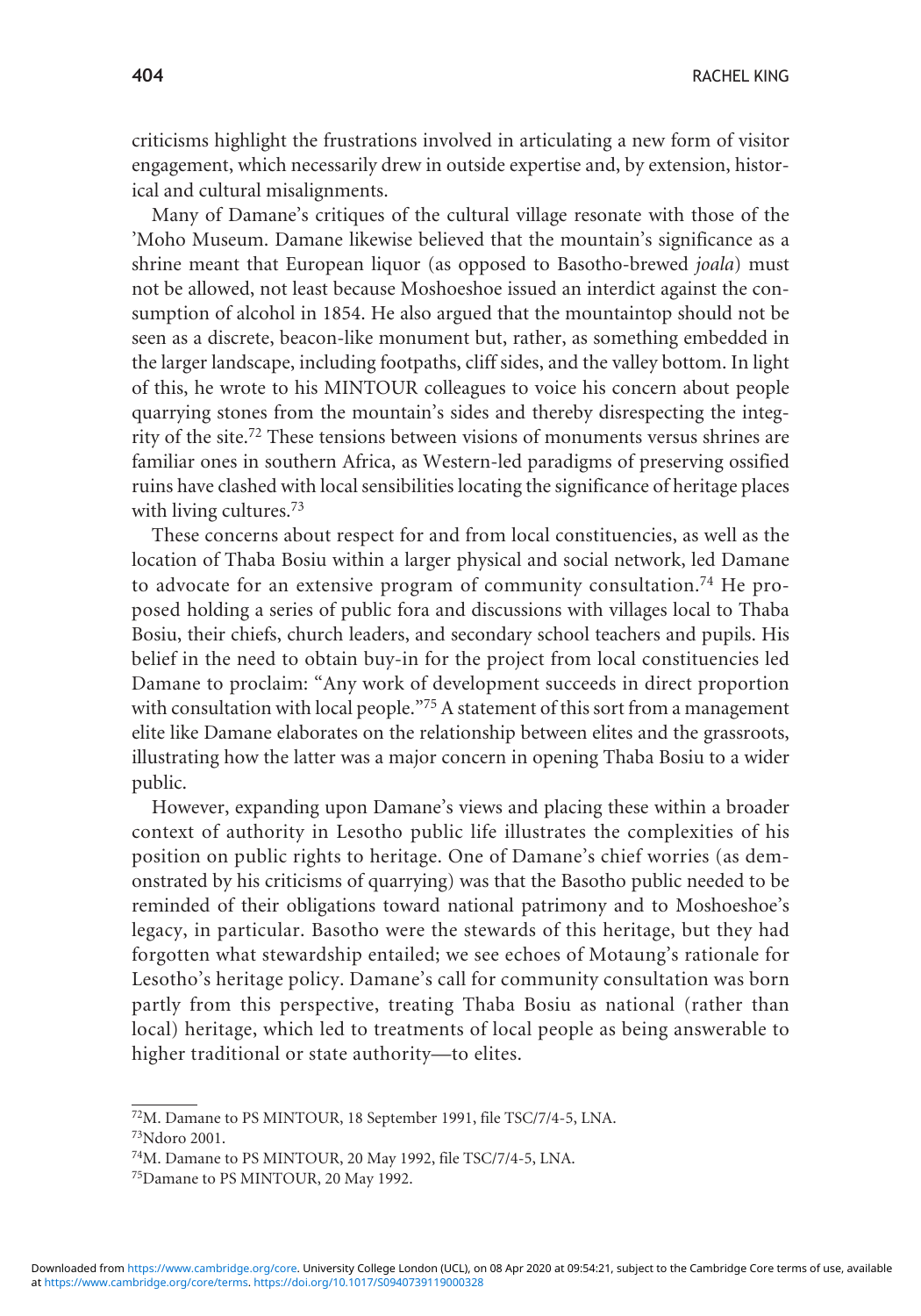A good illustration of this hierarchy can be found in Damane's suggested mechanisms for monitoring damage to Thaba Bosiu. In 1993, once the project had gotten underway, Damane wrote to the MINTOUR director to update him on the current status of reported trespassing or illicit activity on the mountain.76 Damane explained that there was currently a guide operating in the area, a Mr M. Moshoeshoe, who was described as a "great-great descendant" of Moshoeshoe I, and that the guide "will regard it as his moral duty" to report damage to the ruins, given the site's "cultural and emotional significance."77 However, Damane noted that there were no reports to the Basotho royal representative responsible for monitoring the mountain's upkeep. Moreover, Damane reported that people known to Mr Moshoeshoe have been allowed to "tamper with" the ruins with the guide's knowledge. It was also under Mr Moshoeshoe's watch that Damane noticed the presence of numerous empty beer cans at the site, violating the prohibitions against alcohol consumption. Damane's solution to this inadequate reporting was to "persuade" Mr Moshoeshoe to take all "sacreligious" activities to the royal representative, and, failing this, the matter would be escalated to a ministerial level.

Damane championed community consultation, but he located this consultation within traditional and state authority. While acknowledging the emotional and spiritual significance of Thaba Bosiu to all Basotho, and thereby positioning all Basotho as stakeholders, Damane also believed that people local to the site needed to be reminded of these obligations. Government and chiefly elites were the best suited to this task. Returning to the conceits of neoliberal, grassroots heritage management, we see a tension between Damane's position and the suggestion that people local to African heritage sites have always been management experts. Importantly, though, Damane does not actually describe a lack of management knowledge but, rather, a disconnection from a form of respect that he traces back to the beginning of the Basotho nation: directives from Moshoeshoe I had already provided management guidelines for spiritual sites such as do not consume alcohol and do not tamper with places honoring ancestors. The problem was rather that these guiding principles were fading from public consciousness. This echoes Motaung's policy position described earlier: the present generation of Basotho were pushed and pulled by forces of conflict and globalization such that they had become estranged from these earlier teachings.

Damane's input into the management process, written from the position of a bureaucrat-intellectual with expertise in history, demonstrates the nuances of how an elite actor viewed community engagement. The public were a rightful stakeholder, with stewardship obligations rooted in a cultural memory that needed to be revitalized, and this revitalization was within the government's power to bring about. Moreover, public engagement was not an alternative to traditional or state authority; it had to be located within that authority to become effective.

<sup>76</sup>M. Damane to A. M. Motaung, 7 June 1993, file TSC/7/4-5, LNA.

<sup>77</sup>Damane to Motaung, 7 June 1993.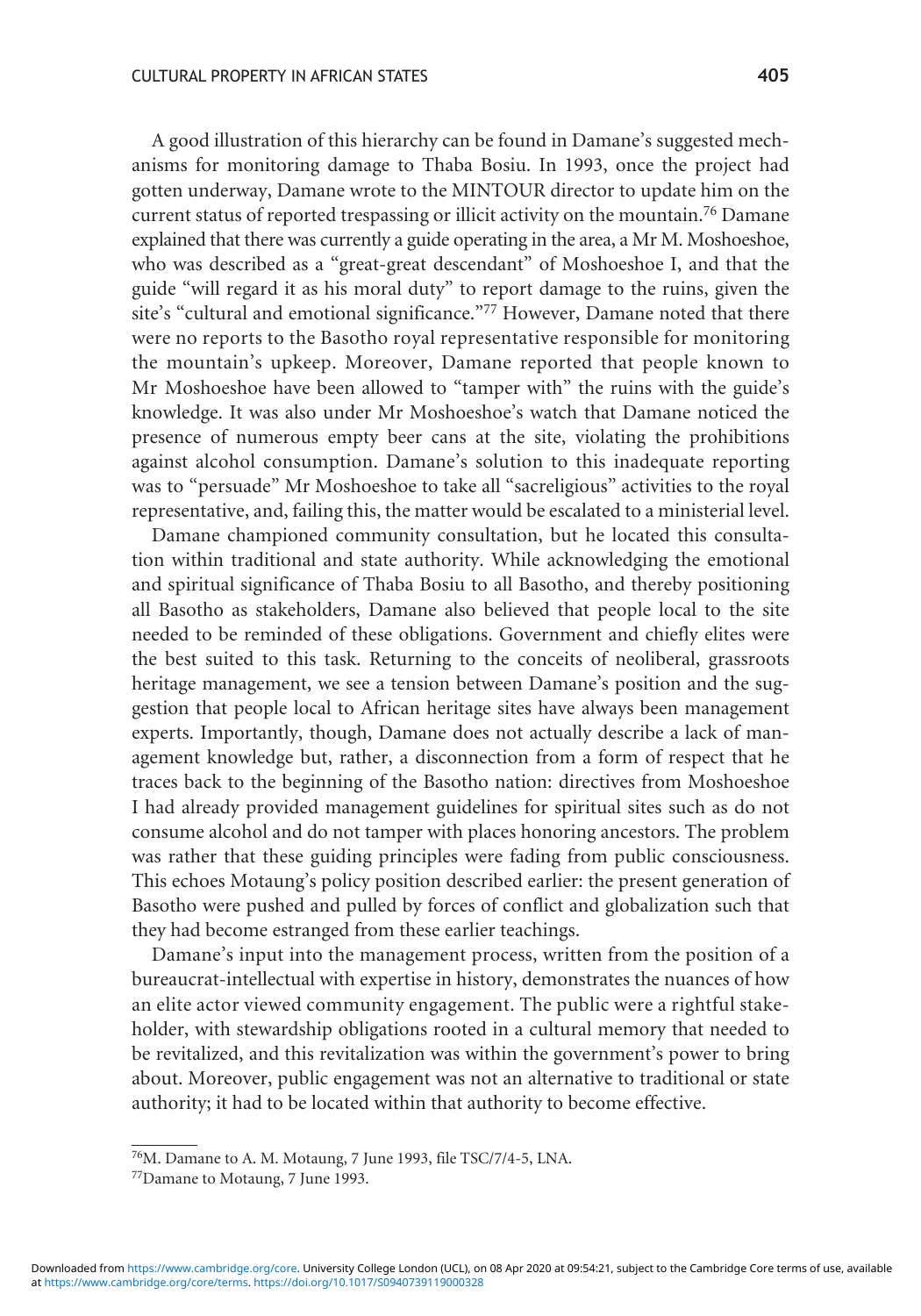That said, throughout the project, government representatives were engaged in the process of carefully justifying their authority while qualifying their capacity. This was part of a longer-term vision for Lesotho's cultural property, one that rested on distinguishing between the government's technical ability and its heritage expertise.

#### DEMONSTRATING INCAPACITY

Technical capacity for heritage management in Lesotho was a substantial part of the Thaba Bosiu Project and was built into the project's staffing and work plan. Ultimately, such technical capacity emphasized archaeological and architectural elements (especially excavation) over living heritage, despite the priorities stated at the Thaba Bosiu seminar.<sup>78</sup> As per the project's funding agreement, the UNDP and UNESCO agreed to provide a chief technical advisor, consultants in archaeology, architectural restoration, and museology as well as three UN volunteers specializing in archaeology, architecture, and landscape planning.79 The government would provide understudies to shadow the UN experts, a national project coordinator, a historian, and a museum curator. Training Basotho specialists in archaeology and restoration was a compulsory part of the work on Thaba Bosiu, and it factored into the timelines for the project's completion.

Lesotho's dearth of qualified heritage managers and infrastructure was central to the project not only as a justification for investing in the country's nascent tourism industry but also as a way of highlighting where this shortage would have widerreaching impacts. The Thaba Bosiu seminar drew attention, in particular, to the Lesotho Highlands Water Project (LHWP). Launched in 1986, the LHWP was the product of a binational treaty between South Africa and Lesotho aimed at creating a water delivery system that would allow Lesotho to sell water to South Africa while possibly generating in-country electricity. The LHWP consisted of five mega-dams (a sixth was added in 2007); construction for the first of these got underway in 1991, the same year as the seminar, and had necessitated an archaeological impact assessment for the dam's catchment. This impact assessment was conducted by South African archaeologists as none were available in Lesotho,<sup>80</sup> and the lack of national capacity for addressing a further four massive heritage mitigation programs was on the minds of participants in the Thaba Bosiu seminar.

At the seminar, government representatives used the LHWP and other development projects to underscore the need to strengthen Lesotho's National Monuments Register, the PPC responsible for protecting properties on the register, and the PPC staff in fields beyond tourism. This included providing technical skills in archaeological excavation and site conservation, which the UNDP and UNESCO agreed

<sup>78</sup>A. D. Igirgi, "Work-Plan for Archaeological Works," 1 October 1993, file TSC/7/4-5, LNA.

<sup>79</sup>UNDP Project Document, Project LES/91/004/A/01/13.

<sup>80</sup>Lewis-Williams and Thorp 1989.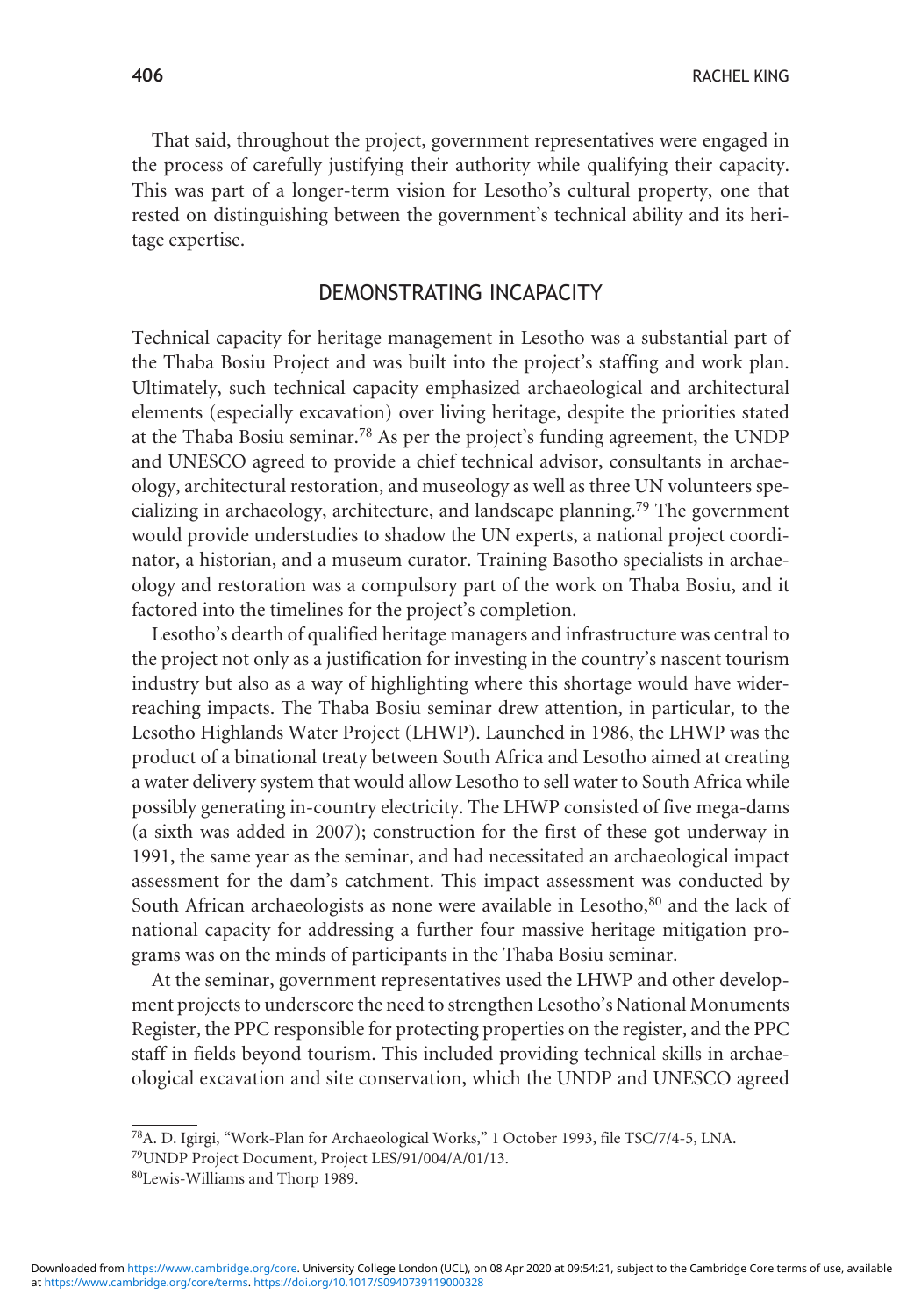to provide for Thaba Bosiu as a test case of how such an arrangement would work. The ability to create plans for mitigating and managing different kinds of heritage and the legal apparatuses for enforcing these were thus crucial long-term gains envisioned from the Thaba Bosiu Project and the initiatives it would galvanize.

Recall, though, that the seminar also saw Basotho bureaucrat-intellectuals displaying their extensive knowledge of Lesotho oral traditions and history as well as their own visions for how to present complex spiritual sites like Thaba Bosiu. Requests for skills transfer were not the same as an admission of government ineptitude. Instead, we should see this as government representatives deliberately drawing a line between describing lack of technical management capacity and expertise in living heritage. One could read this as administrators speaking the language of Euro-American heritage technocracy. The main point, though, is that we see bureaucrats engaged in complicated dance of demonstrating or performing incapacity while also displaying specific kinds of knowledge about cultural property for international funders.

I do not suggest that any deception, corruption, or otherwise unethical behavior was at work; quite the opposite. Demonstrating incapacity was equally about performing specific forms of knowledge and visions for the future contingent on building new bodies of expertise, which demanded highlighting where such expertise was lacking. The challenge was demonstrating this lack convincingly without diminishing the case for authority in other realms like oral history and historical research, a balance that technocratic frameworks for heritage development often fail to observe.<sup>81</sup> The result, though, was a tradeoff between living heritage priorities and technical training. The project's scheme stressed archaeological and architectural work, including oral historical studies as minor components. This was partly due to the division of labor proposed by the government representatives, but also to the fact that oral traditions did not fit easily into the international experts' management strategies or funding plan. Living heritage was given lower priority and fewer resources, and it ultimately faded from view.

## **CONCLUSION**

This view of the state as a "bundle of practices" offers insights into how states and their elites made knowledge about, and developed agendas for, cultural property. We have seen how in the early 1990s government policies were reasoned and legislated in the context of contemporary political imperatives, emphasizing living heritage as a form of pan-African, post-independence culture and major intellectual property concern in a rapidly globalizing world. While the disjunct between government priorities and the expertise provided by international consultants is now a familiar trope in heritage studies,  $82$  a consequence of this in Lesotho was that

<sup>81</sup>Lafrenz Samuels 2018.

<sup>82</sup>Lafrenz Samuels 2018.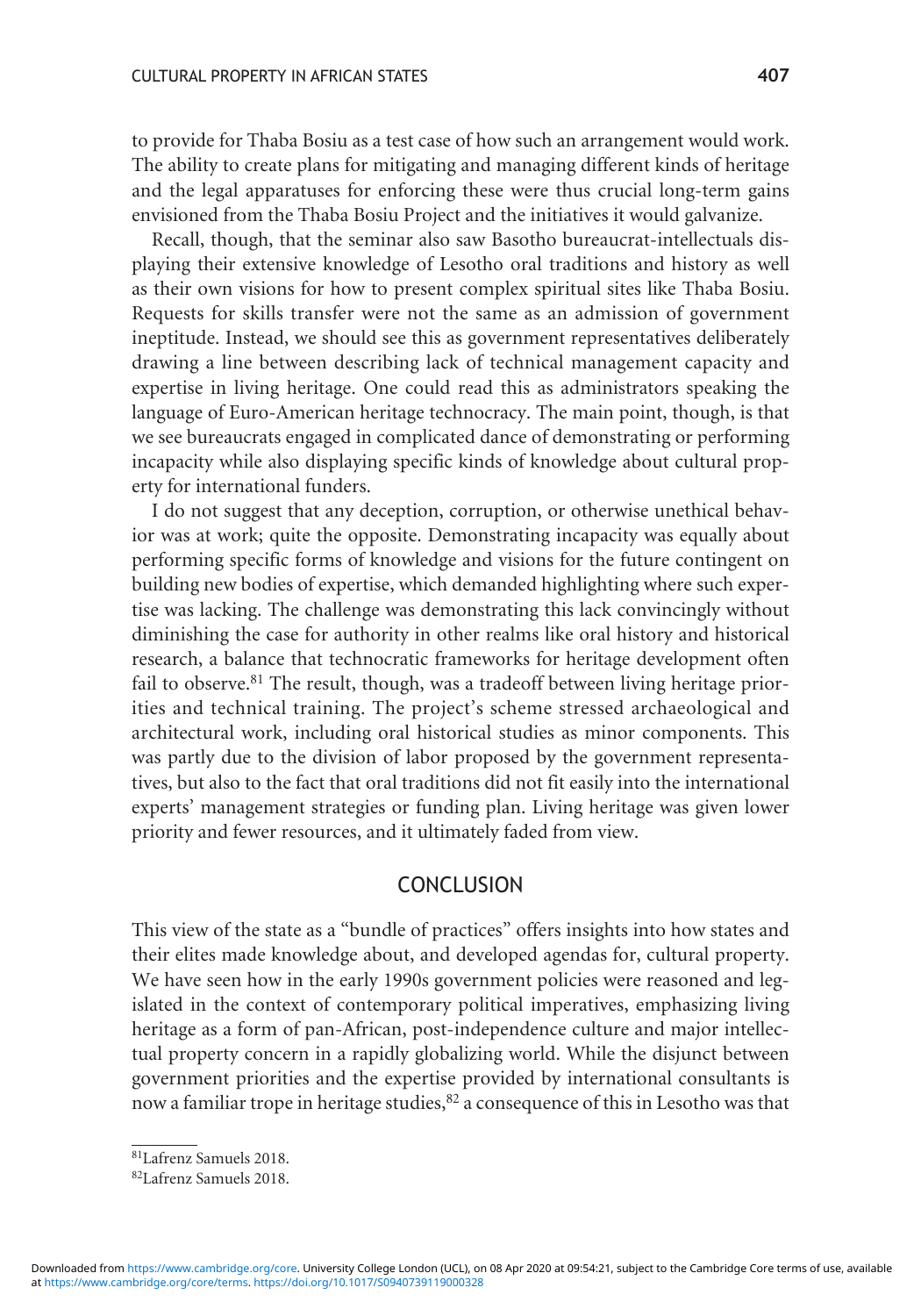state agendas were shelved because they were supported by neither consultant ability nor international management frameworks. Living heritage studies were part of the initial Thaba Bosiu Project, but the technical expertise offered by the UNDP related primarily to built heritage conservation; the latter became a focus of the development plan, and the former did not. After more than 20 years and the implementation of the CSICH, UNESCO funded an intangible heritage assessment of Thaba Bosiu, fulfilling the recommendations of the Thaba Bosiu Project.<sup>83</sup> As of 2003, intangible heritage has been part of UNESCO's language and management frameworks and is therefore now within its remit to support, unlike in the 1990s.

A related process was at work in Lesotho's early desire for a new tourism industry. Consultants and bureaucrats struggled to define and actualize this because there were few precedents and thus few resources to draw upon, in addition to the clashes between different visions for this tourism strategy. It is worth interrogating whether or how these same processes have played out over the last decades of evolving global heritage management policies in African contexts and elsewhere and what these reveal about how states' heritage epistemologies developed historically in relation to international frameworks.<sup>84</sup>

It is also worth revisiting how a lack of expertise has been defined historically. We have seen how the government's ability to demonstrate incapacity was part of a case for greater international support. Incapacity was not the same as a lack of vision for or knowledge about cultural property but, rather, a commentary on a desire to enhance technical ability. We see a similar process at work in later calls for funding heritage capacity building in development projects, as with the 2008–12 heritage salvage program associated with Lesotho's Metolong Dam.<sup>85</sup> At Thaba Bosiu and Metolong, we see a focus on strengthening individual, human capacity that would translate into institutional capacity. This latter has yet to materialize fully;<sup>86</sup> space does not permit speculation on why Lesotho still lacks a robust heritage industry. The main point, though, is that too often heritage development initiatives in Africa aim to foster the transfer of local skills and are unaware of longer histories of exactly the same sorts of interventions, thereby continuing to focus on individuals rather than institutional structures as the agents of sweeping change. The process is thus repeated and the same outcomes reproduced, while states' incapacities are easily conflated with a lack of vision.

This split focus on local people as capacitated and states as incapacitated speaks to a larger need to interrogate how relationships among government agents, local communities, and scholars of cultural property are conceptualized. Damane's position toward public participation illustrates the nuances of bureaucratic elite

<sup>83</sup>UNESCO, Final Narrative Report, Project LSO-01118, 9 February 2018, [https://ich.unesco.org/doc/](https://ich.unesco.org/doc/download.php?versionID=47425) [download.php?versionID=47425](https://ich.unesco.org/doc/download.php?versionID=47425) (accessed 5 August 2019).

<sup>84</sup>Cf. Ndoro and Wijesuriya 2015.

<sup>85</sup>Arthur, Mohapi, and Mitchell 2011.

<sup>86</sup>King and Arthur 2014.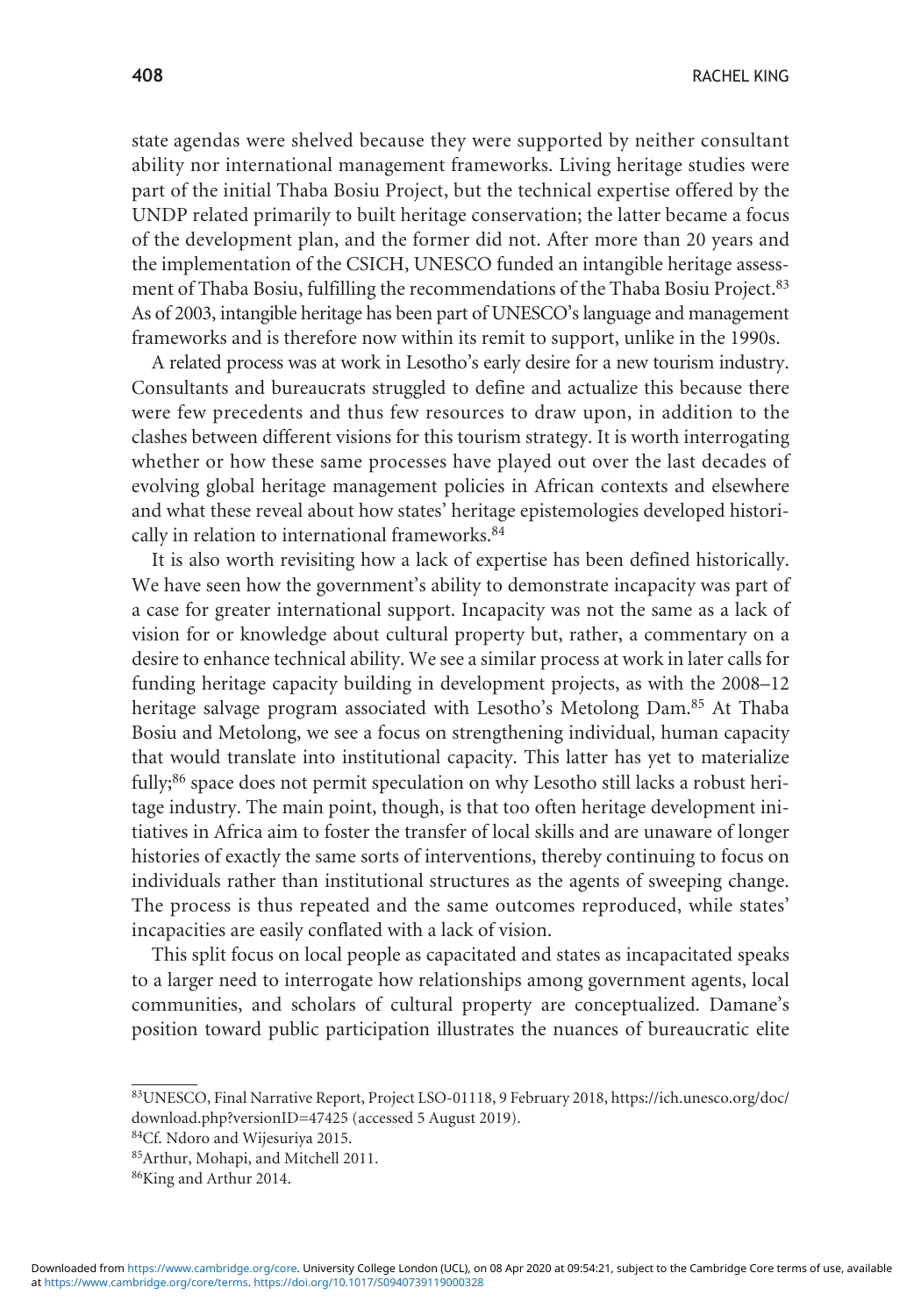relationships to local communities. His priorities aimed to mobilize people toward the dream of a national community, focusing on local needs insofar as he wanted to reach all aspects of local life (church, school, traditional authority) with his message. For him, the residents of the Thaba Bosiu area were not ignorant about site preservation; their innate cultural resources for preservation had been disrupted. Of course, this was a nationalistic vision, and the Thaba Bosiu Project was rife with anti-local suggestions (for example, the 'Moho Museum's recommendation to displace residents from the mountain's base) and mechanisms for excluding local knowledge, but to characterize Damane's position only in this way misses the complexities in his thinking. This underscores important factors in evaluating the role of heritage management elites in Lesotho and elsewhere: what are their habits of reasoning, how does this relate to their bureaucratic position, and how does this set the agenda not only for policies and practices but also for the language and discourse surrounding heritage? This amounts to a call to nuance and expand how management elites are theorized in heritage studies.

That these questions receive little attention in scholarly literature is as much a product of dominant research methodologies—conceiving of local and bureaucratic knowledge as qualitatively different—as the historical tensions between state and community visions of cultural property. Where heritage scholarship derives from anthropology, the methodological toolkit available privileges a focus on small-scale, local perspectives that resonate with recent disciplinary and international policy emphases on the grassroots as necessary agents of heritage preservation. This notion is certainly a relevant and important point. However, if the neoliberalization of heritage mirrors that of governance (as Coombe argues it does), then we must ask whether our views of states as disengaged from actively thinking about cultural property mirror neoliberal ones of bureaucracies as disconnected from actively governing.<sup>87</sup> I have argued here that governments can be compelling sites of knowledge production about cultural property—its management and its constitution—and that tracing this activity historically offers insight into domestic dynamics between the local and the state, and also into the trajectories of international networking and development strategies over time. This is a history of knowledge production that has yet to be told fully, but one that is vital for understanding the impacts of future heritage development programs, as each era of UN sustainable development actions brings new interventions and partnerships with states whose cultures and histories are often incompletely understood.

#### **BIBLIOGRAPHY**

Aerni-Flessner, John. 2018a. *Dreams for Lesotho: Independence, Foreign Assistance, and Development*. Notre Dame, IL: University of Notre Dame Press.

<sup>87</sup>Coome 2012.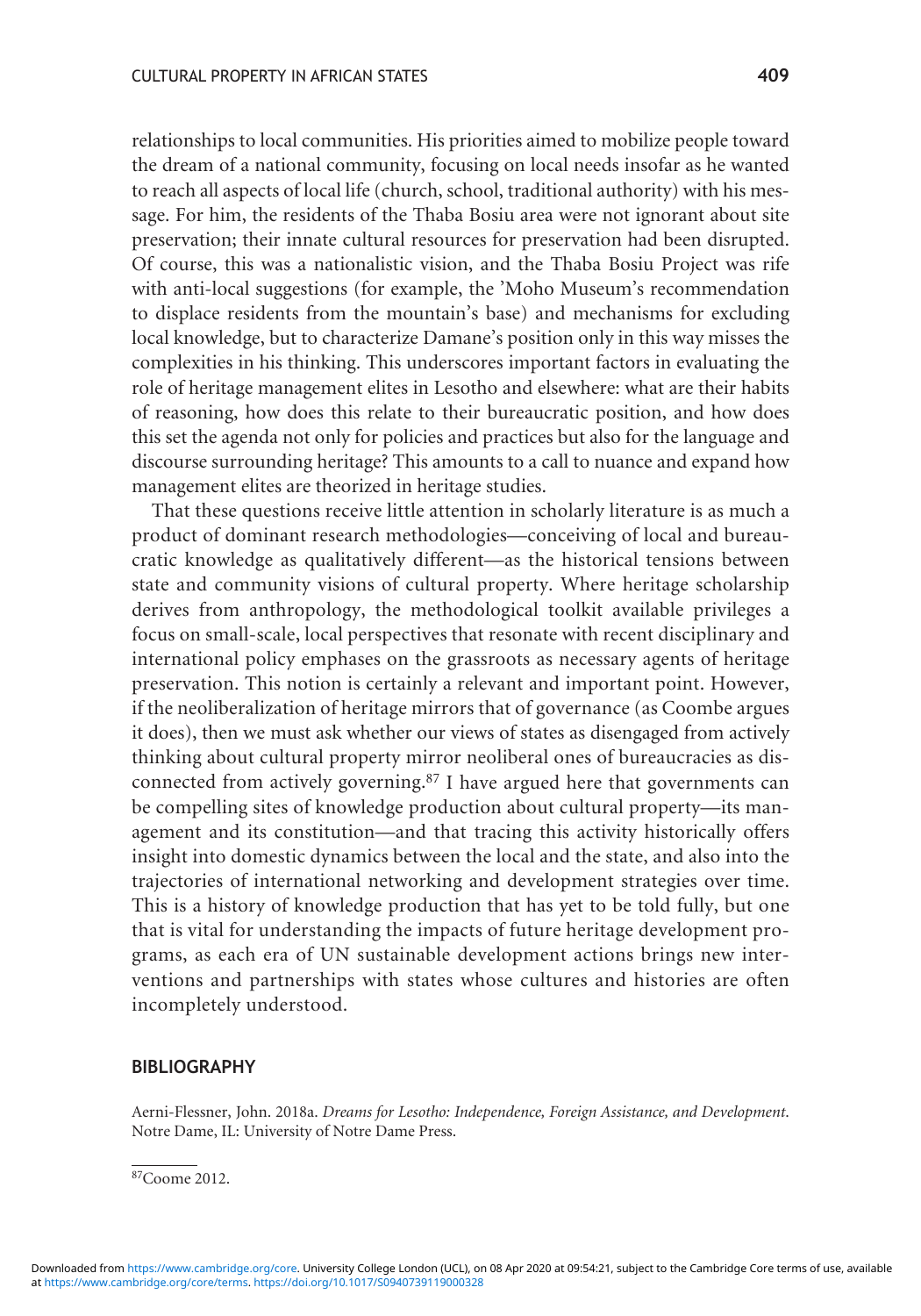Aerni-Flessner, John. 2018b. "Passports, Citizenship, Residency and Asylum: The Meanings of Decolonisation in Lesotho." *Journal of Imperial and Commonwealth History* 46: 758–83.

Arthur, Charles, Moleboheng Mohapi, and Peter Mitchell. 2011. "Archaeology and Dam Projects in Lesotho." *Conservation and Management of Archaeological Sites* 13: 231–52.

Bayart, Jean-Francois, Stephen Ellis, and Beatrice Hibou. 1999. *The Criminalisation of the State in Africa*. Oxford: James Currey.

Chalfin, Brenda. 2010. *Neoliberal Frontiers: An Ethnography of Sovereignty in West Africa*. Chicago: University of Chicago Press.

Chirikure, Shadreck, Webber Ndoro, and Janette Deacon. 2018. "Approaches and Trends in African Heritage Management and Conservation." In *Managing Heritage in Africa: Who Cares?*, edited by W. Ndoro, S. Chirikure, and J. Deacon, 2–21. New York: Routledge.

Clapham, Christopher. 1996. *Africa and the International System: The Politics of State Survival*. New York: Cambridge University Press.

Coombe, Rosemary J. 2012. "Managing Cultural Heritage as Neoliberal Governmentality." In *Heritage Regimes and the State*, edited by R. F. Bendix, A. Eggert, and A. Peselman, 375–88, 2nd ed. Gottingen: Universitatsverlag Gottingen.

Cooper, F. 2002. *Africa since 1940: The Past of the Present*. New York: Cambridge University Press.

Coplan, David B., and Tim Quinlan. 1997. "A Chief by the People: Nation Versus State in Lesotho." *Africa* 67: 27–60.

Eldredge, Elizabeth A. 1993. *A South African Kingdom: The Pursuit of Security in Lesotho*. Cambridge, UK: Cambridge University Press.

Ferguson, James. 2006. *Global Shadows: Africa in the Neoliberal World Order*. Durham, NC: Duke University Press.

Ferguson, James, and Akhil Gupta. 2002. "Spatializing States: Toward an Ethnography of Neoliberal Governmentality." *American Ethnologist* 29: 981–1002.

Gill, Stephen. 2015. *Museums Lesotho: Building upon the Legacy: An Inquiry into the Idea and Reality of a National Museum in Lesotho*. Morija: Morija Museum and Archives.

Grundlingh, Albert. 2006. "Revisiting the 'Old' South Africa: Excursions into South Africa's Tourist History under Apartheid." *South African Historical Journal* 56: 103–22.

Jopela, Albino de Jesus. 2017. "The Politics of Liberation Heritage in Postcolonial Southern Africa with Special Reference to Mozambique." PhD dissertation, University of the Witwatersrand, Johannesburg, South Africa.

Keitumetse, Susan O. 2011. "Sustainable Development and Cultural Heritage Management in Botswana: Towards Sustainable Communities." *Sustainable Development* 19: 49–59.

Keitumetse, Susan O. 2014. "Cultural Resources as Sustainability Enablers: Towards a Community-Based Cultural Heritage Resources Management (COBACHREM) Model." *Sustainability* 6: 70–85.

Keitumetse, Susan O. 2016. *African Cultural Heritage Conservation and Management: Theory and Practice from Southern Africa*. Cham: Springer.